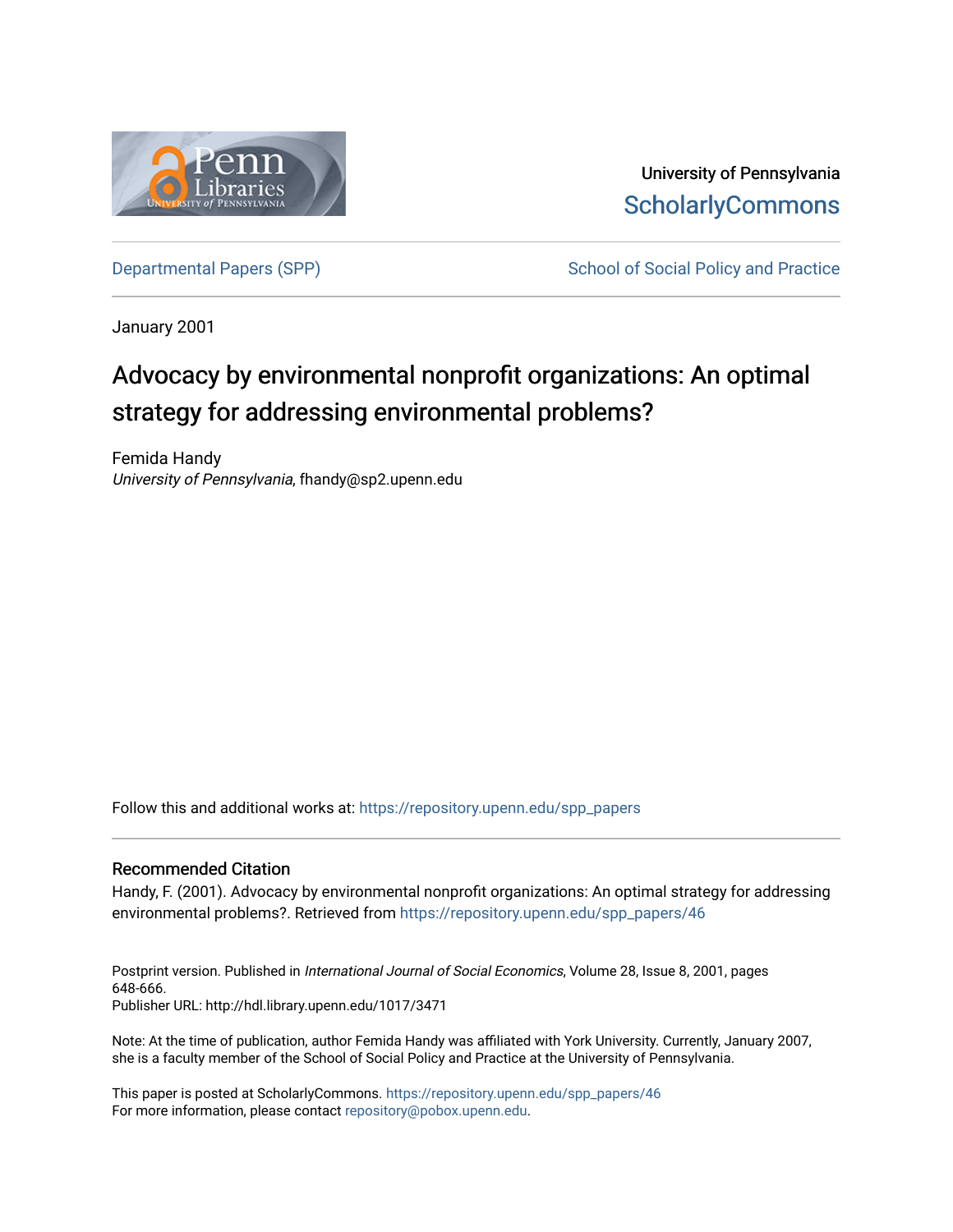# Advocacy by environmental nonprofit organizations: An optimal strategy for addressing environmental problems?

#### Abstract

Several policy alternatives exist to protect environmental quality. Environmental nonprofits advocating for better environmental quality must often choose what policies to advocate and support. This article argues that environmental nonprofits will do best by designing strategies of advocacy contingent on the net costs to the stakeholders and paying attention to the crowding-out effects of monetary incentives. It investigates the advocacy policies of 50 environmental organizations in Canada. The findings of this survey show that although reduction of net costs is espoused, market-based policies are not generally advocated, while a greater emphasis is put on regulatory approaches combined with moral suasion through the dissemination of information and educational programs.

#### Keywords

green issues, non-profit organizations, fund raising, strategy, canada

#### **Comments**

Postprint version. Published in International Journal of Social Economics, Volume 28, Issue 8, 2001, pages 648-666. Publisher URL: http://hdl.library.upenn.edu/1017/3471

Note: At the time of publication, author Femida Handy was affiliated with York University. Currently,

January 2007, she is a faculty member of the School of Social Policy and Practice at the University of Pennsylvania.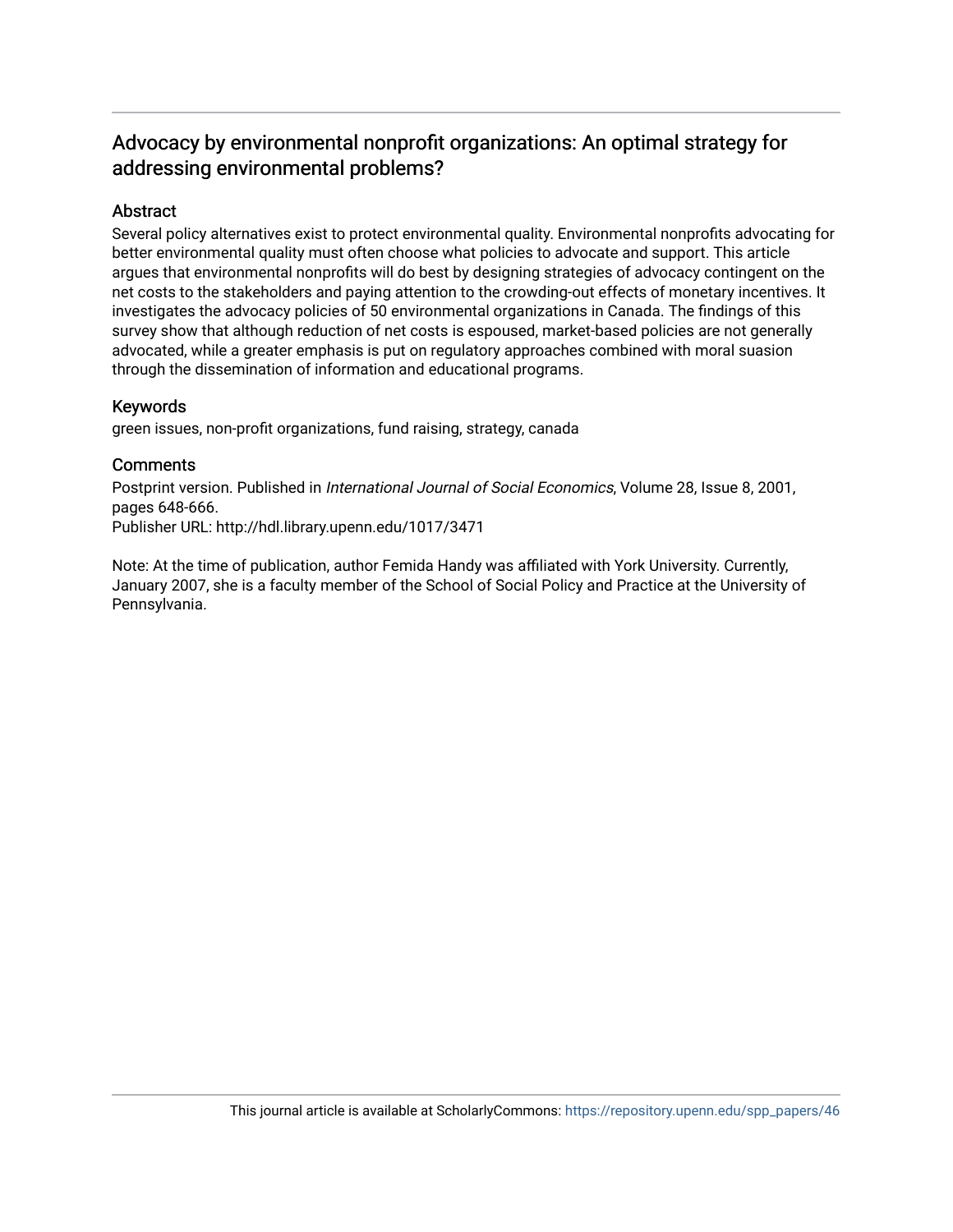# **Advocacy by environmental nonprofit organizations: An optimal strategy for addressing environmental problems?**

Femida Handy**,** York University, Toronto, Ontario, Canada

Keywords: Green issues, Non-profit organizations, Fund raising, Strategy, Canada

Abstract: Several policy alternatives exist to protect environmental quality. Environmental nonprofits advocating for better environmental quality must often choose what policies to advocate and support. This article argues that environmental nonprofits will do best by designing strategies of advocacy contingent on the net costs to the stakeholders and paying attention to the crowding-out effects of monetary incentives. It investigates the advocacy policies of 50 environmental organizations in Canada. The findings of this survey show that although reduction of net costs is espoused, marketbased policies are not generally advocated, while a greater emphasis is put on regulatory approaches combined with moral suasion through the dissemination of information and educational programs.

*Every reform was once a private opinion* (Emerson, 1841).

# **Introduction**

By all counts the environmental movement has been successful in bringing about change in the way we view the world and how we live in it. Since the publication of Silent Spring (Carson, 1962) there has been a deep and persistent interest in environmental matters at all levels of society. Individuals, small informal neighborhood groups, larger formal environmental organizations, research institutions, government, businesses, and international regulatory organizations have all taken a role in environmental issues. Much of the initial impetus towards change for protecting environmental quality came from concerned individuals who have often come together and formed voluntary nonprofit associations to collectively address environmental concerns. Their persistent lobbying and advocating for environmental protection has changed public sentiment, thereby convincing government and businesses to pay attention to their demands. Some of these voluntary associations have mobilised into large formal not-for-profit organisations and were sustained by donations and memberships, whilst others remained small and informal, and yet others disbanded. Nevertheless, many environmental nonprofit organisations continue to play an important role in advocating a better environmental quality[1].

In this paper, I wish to argue that environmental nonprofits are the best suited organizations to advocate environmental quality. Furthermore, I argue that they will do best by promoting policies contingent on the net costs to the stakeholders and paying attention to the crowding-out effects of monetary incentives. The paper proceeds as follows: the section below examines reasons why lobbying for environmental quality is a role well suited to the environmental nonprofit organisation (also referred to as environmental non-governmental organisations (ENGOs)). Next, I discuss why ENGOs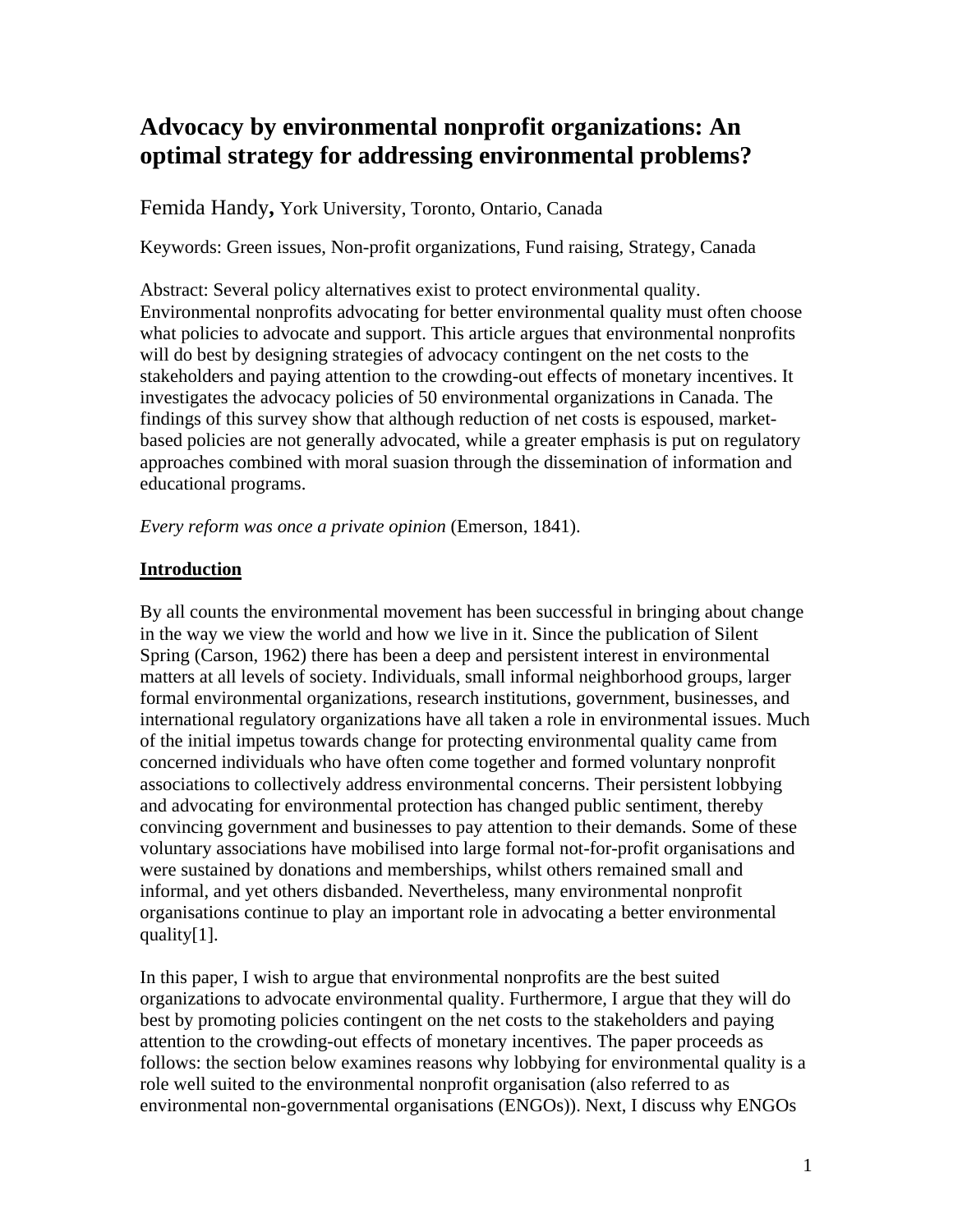are successful in their advocacy role in promoting environmental quality. ENGOs advocating better environmental quality must often choose what policies to advocate and support. Following that, I argue that ENGOs will do best by designing strategies of advocacy contingent on the net costs of behaviour modification to the relevant stakeholders. In the next section, I argue that the strategy chosen should pay attention to the crowding-out effects of monetary incentives on existing intrinsic motivations to protect the environment. I then report on a survey in which I investigated the policies of 50 environmental organizations in Canada to determine how ENGOs conduct their advocacy and whom they target. I conclude with a discussion of the findings and their relevance to the theory presented in the earlier sections.

#### **The role of environmental organizations**

Governments provide many essential environmental goods and services in society. However, there also exists a fairly large and unsatisfied demand for environmental quality that is not met by the government. One way to meet an unfulfilled demand for public goods[2] is through nonprofit organisations in which like minded individuals voluntarily get together to collectively provide the public good (Weisbrod, 1988). In the case of environmental quality, ENGOs are a vehicle through which individuals can attempt to make up the shortfall. However, in many cases ENGOs cannot provide environmental goods and services directly due to financial and legislative reasons. They find it far more efficient to lever their relatively small resources by lobbying and influencing governments to either directly or indirectly provide for better environmental quality. Given the fairly significant costs of providing better environmental quality, it is rational that ENGOs choose not to bear the costs themselves and lobby for governments or business to pick up the costs. I will return to this point later.

A survey of public opinion polls from the late 1960s to the present decade shows environmental issues ranking high on the list of most important problems facing the country, both in Canada and the USA (Dunlap and Mertig, 1992). This concern cannot be regarded simply as cheap talk; it is matched by the voluntary donations received by environmental nonprofits, whose aim is to increase the level of environmental quality. For example, the combined budgets of five major environmental organisations exceeded \$203 million in 1990[3], whereas the sum of donations made to all ENGOs was estimated in 1991 to be \$2.5 billion. The total membership in the major ENGOs exceeded 20 million in 1991 (Sale, 1993, p. 94). In 1993, the average household contribution in the USA to registered ENGOs was \$89 (Hodgkinson and Weitzman, 1994, Table 1.3).

Governments frequently respond to public sentiment as well as the lobbying done by ENGOs in deciding the quantity and quality of environmental goods and services provided: directly, or indirectly through regulations and economic incentives that modify behaviour detrimental to environmental quality. However, if the response by government was sufficient, then it could be argued that ENGOs would not attract donations, and public sentiment would subside. It is clear that this has not been the case. Public opinion polls and the real resources given to ENGOs both show that government does not respond adequately to the demand for environmental quality. The advocacy role undertaken by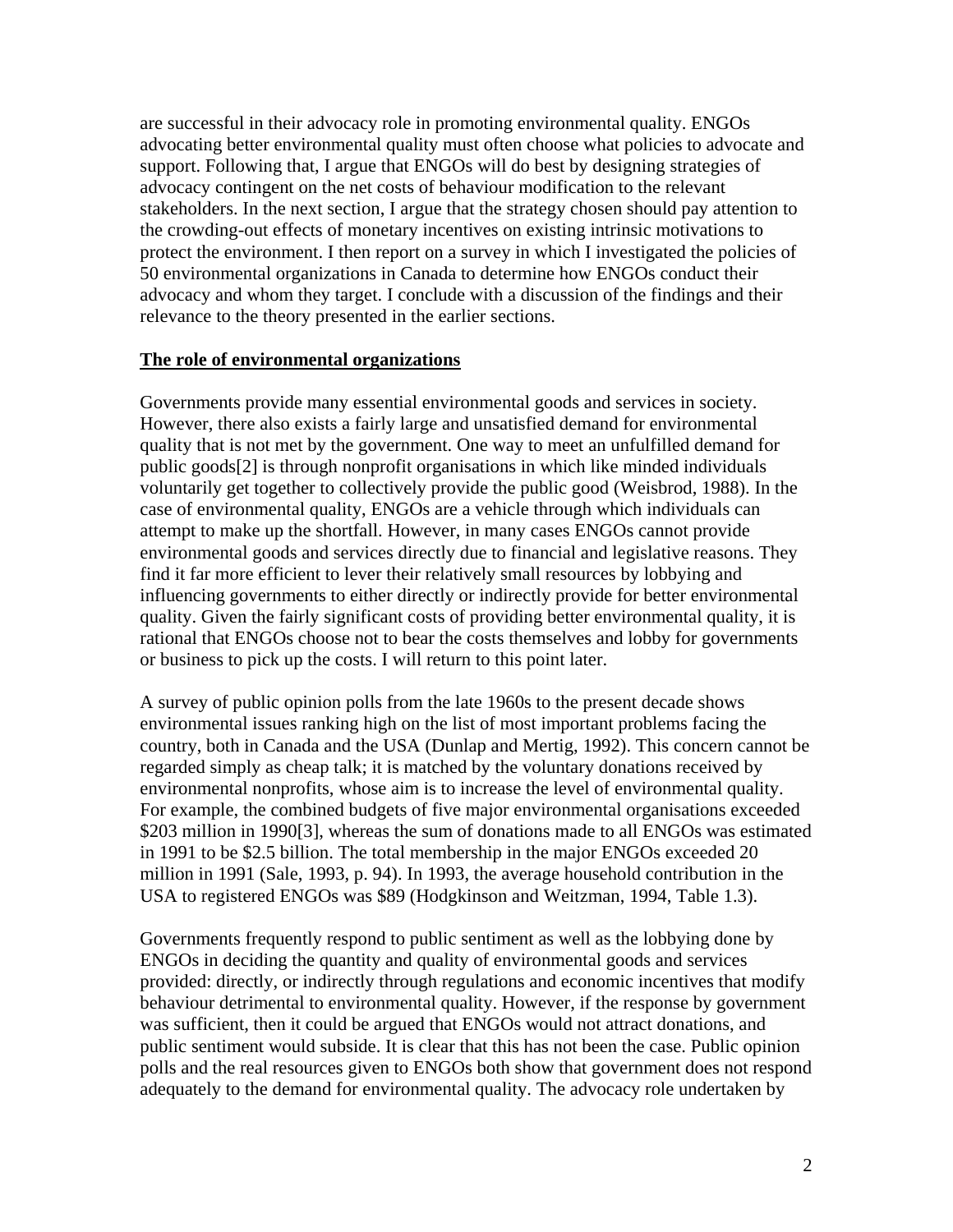environmental nonprofits, funded voluntarily by the general public, represents (unmet) excess demand for environmental goods and services.

ENGOs are effectively able to lever relatively small efforts in lobbying and advocacy into substantially large results. By spending several million dollars a year on advocacy, ENGOs are probably responsible for a large part of the tens of billions of dollars a year spent on pollution control, as well as the opportunity cost of foregone production. For example, in 1978, in the USA, the total budget of ENGOs involved in political advocacy was estimated to be about \$10 million, whereas politically mandated pollution abatement at the national level cost about \$23 billion. This implies that a dollar's worth of lobbying resulted in approximately \$2,000 worth of pollution abatement (Hardin, 1982). Advocacy by ENGOs has helped pass many pro-environment regulations in the USA. For example, the Sierra Club and other ENGOs co-coordinated their efforts in the early 1960s to commence lobbying legislators to confirm the Wilderness Act, and at the same time launched a large public awareness program to generate public support for the conservation of wilderness lands. In1962, the US Congress was receiving more mail on the proposed Wilderness Act than on any other piece of proposed legislation. This public pressure led Congress to pass a bill in 1964 by an overwhelming majority after it had been languishing in the US Congress since 1957 (Sale, 1993).

In the USA 90 million acres of land has been set aside and 9,260 miles of river are protected thanks to the efforts of ENGOs such as the Wilderness Society and the Sierra Club (Chiras, 1990). In response to public protests led by environmental scientists and ENGOs in the wake of the accidents at the Three Mile Island and Chernobyl nuclear power plants, few new nuclear plants are being approved in North America, and Sweden vowed to phase out its existing nuclear plants (Chiras, 1990). Environmental nonprofits spend a considerable part of their resources disseminating information to the public and exhorting people both to donate and to become more environmentally conscious. They now reach out to minorities, senior citizens, children, and the religious community in an effort to build mainstream environmentalism. For example, programs on reuse, recycling and conservation of resources are not only finding support in middleclass neighbourhoods, but are enthusiastically adopted by entire communities and are supported by children, senior citizens, church groups and small businesses. Educational and advocacy programs have resulted in dramatic changes in the behaviour of consumers and producers (Chiras, 1990). Further examples of the efficacy of ENGOs' lobbying can be seen in the effects on the World Bank's lending policies (Nelson, 1997), and the cancellation of Shell's marine waste disposal (Huxham and Sumner, 1999).

Governments can be pressured and lobbied by ENGOs for change in three distinct ways: to change or modify existing legislation and regulations; monitor and critique government agencies responsible for enforcing environmental legislation or providing environmental services as mandated; and attempt to change the public attitudes on environmental issues through education. In the latter case, a successful change in public sentiments may further pressure government, as politicians are sensitive to voter demands[4]. Legal statutes governing the behaviour of nonprofits limit the roles they can play in directly influencing political decisions. Thus, the reference to the lobbying done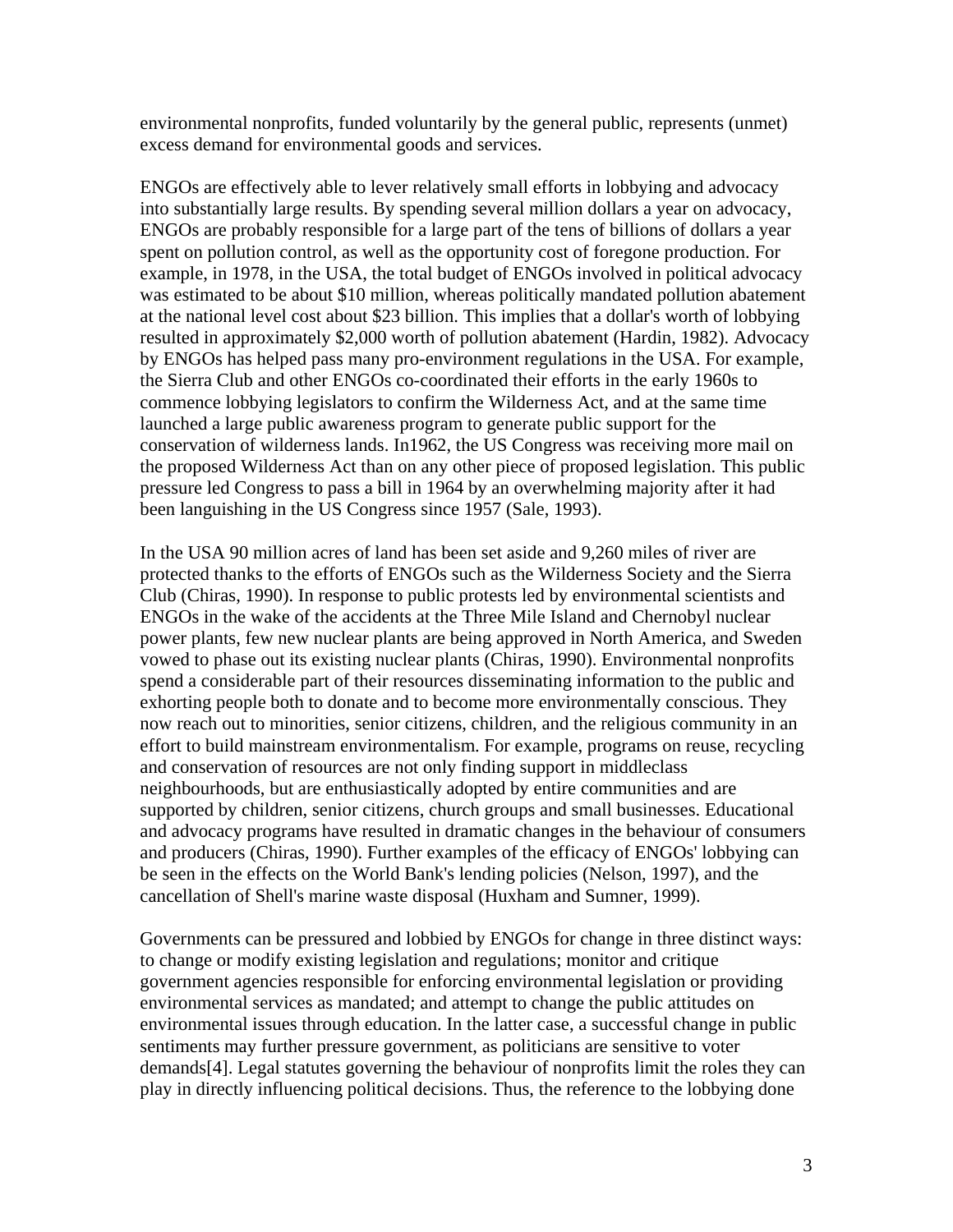by ENGOs refers to the legally sanctioned activities that include a certain amount of direct lobbying, and all information dissemination for educational purposes which can influence and direct public sentiment towards environmental issues.

### **Why is lobbying by ENGOs successful?**

Governments do respond to the lobbying efforts made by individuals and organisations. Businesses and private interests recognise this and constantly lobby for changes in regulations that may increase their profits [5]. Many scholars have suggested that demands of such lobbying have produced a crisis in democracy (Jenkins, 1987, p. 298) [6]. However, if the benefits are not private but are public benefits, they cannot be entirely captured by the group incurring the costs, then such action is unlikely to be undertaken by profit maximizing firms. In short, business would not engage in lobbying unless the benefits directly reflect on potential earnings. Hence lobbying for environmental quality done by for-profit organisations is suspect. It is often interpreted as lobbying for changes that increase profits at the expense of environmental quality. Who will lobby governments for change where the benefits are public and not private? Governments themselves cannot be expected to engage in lobbying against their own policies or act as credible watchdogs of their own actions. Indeed, if they were to engage in such behaviour their motives would be suspect. Agencies and organisations created and funded by governments may operate at arm's-length from the government, however, the perception of potential interference would impede the credibility of such organisations  $\pm$  a crucial point in this analysis.

Governments are in the business of making and implementing public policy, therefore it stands to reason that the information given to the public by the government regarding its own policies and their implementation will be biased in a positive way. After all, since politicians are judged by voters to be responsible for public policy, any negative information may undermine the politician's ability to be re-elected. Thus, information put out by the government is likely to be mistrusted.

Opposition political parties form critics of government policy, however, they cannot be entirely trusted to perform the watch-dog role in a non-partisan way. They may be perceived to choose issues that render them certain political advantages and thus their motives may be suspect. As opposition parties they have something to gain in the role of a critic, and the criticism may be discounted. The plurality of interests that opposition parties must respond to also suggests that they make compromises on issues. This further discounts their efforts as credible critics and watchdogs of governments. The incentives faced by the leaders of the opposition party, such as maintaining party solidarity and garnering support from a wide variety of minority groups, may also distort their efforts in the role of the watchdog and critic. The media may also serve as a credible watchdog in many cases. However, in some cases their efforts may be discounted and seen to be "sensationalized" in order to capture public attention and increase sales.

ENGOs organised as not-for-profit organisations lack the profit motive of for-profit organisations and political motives of government. Thus, in the provision of many goods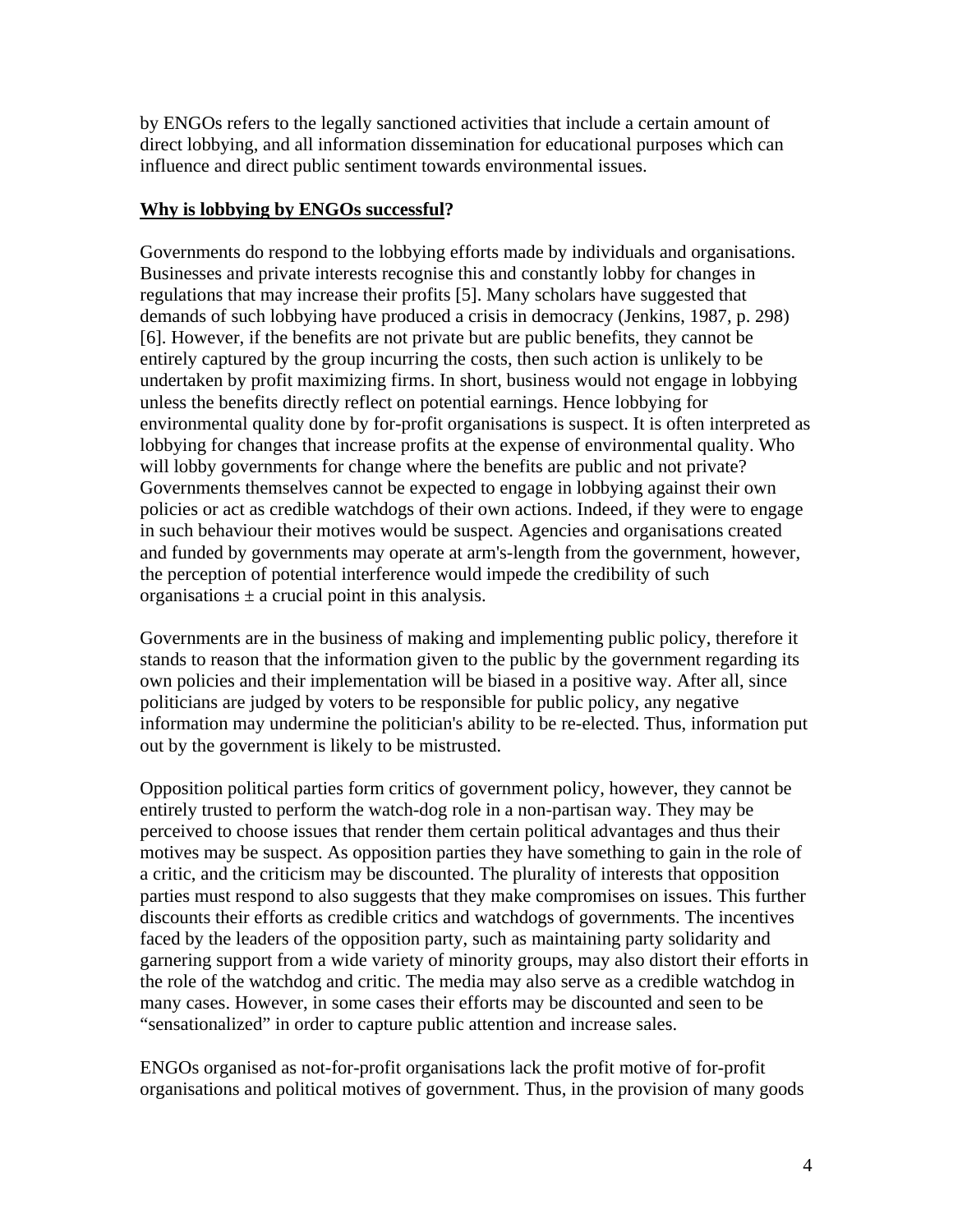and services that require "trust", not-for-profit organisations are perceived to be more trustworthy and hence have an advantage over other types of organisations (Hansmann, 1980)[7]. Thus ENGOs are perceived by the general public to be credible when they critique government policy and lobby for change. They may make fewer compromises as they are concerned with relatively fewer issues than political parties and do not have to worry about profitability like businesses as not-for-profits are subject to the legal nondistribution constraint on profits. ENGOs enjoy greater credibility in promoting the environmental protection and disseminating information regarding the health and welfare effects of pollution than the public or the for-profit sectors (Porrit and Kelley, 1990). Federal Environment Minister of Canada, Tom McMillan, told an audience of chemical industry professionals:

. . .not even one in four persons accepts the word of the government on environmental, health or safety issues. By contrast, nearly seven out of ten Canadians credit information from environmental and consumer groups. Put crudely, with all the resources at our disposal, neither your sector of society nor my own has been able to convince our fellow citizens that we speak honestly and reliably about one of the most important matters [pollution and health] affecting them and their children (Macdonald, 1991, p. 45).

However, ENGOs are not immune from skepticism. There have been critiques of the prophecies of doom professed by some ENGOs. Simon (1995) suggests that statements of impending crises or doom elicit donations in fund-raising letters, and thus it is to the economic advantage of ENGOs to make statements regarding the environmental issues that are critical of status quo and therefore should be suspect. He also suggests that scientists who bolster the environmental discourse will benefit by eliciting funding to research environmental problems, and thereby should also be suspect.

#### **Choice of strategies**

As there exist many ways in which environmental quality objectives can be attained, in this section I examine the choices of strategies for ENGOs. The broad choices facing ENGOs include lobbying major stakeholders: governments, business, and the general public. For example, they can lobby governments for policy changes, lobby business to adopt safer and cleaner ways of production, and persuade consumers and the general public to adopt environmentally ethical behaviour. ENGOs can also engage in other forms of advocacy to achieve their goals: acting as a watchdog to ensure those who are responsible for monitoring and enforcing environmental legislation do so, engaging in litigation, and conducting research into the causes of environmental problems and their solutions.

In this paper, I focus on the lobbying efforts by ENGOs to government to provide increased environmental quality. This is achieved by directly lobbying governments to change their policies, or indirectly by increasing a demand for environmental quality in the voting public through information and educational programs. In the direct approach,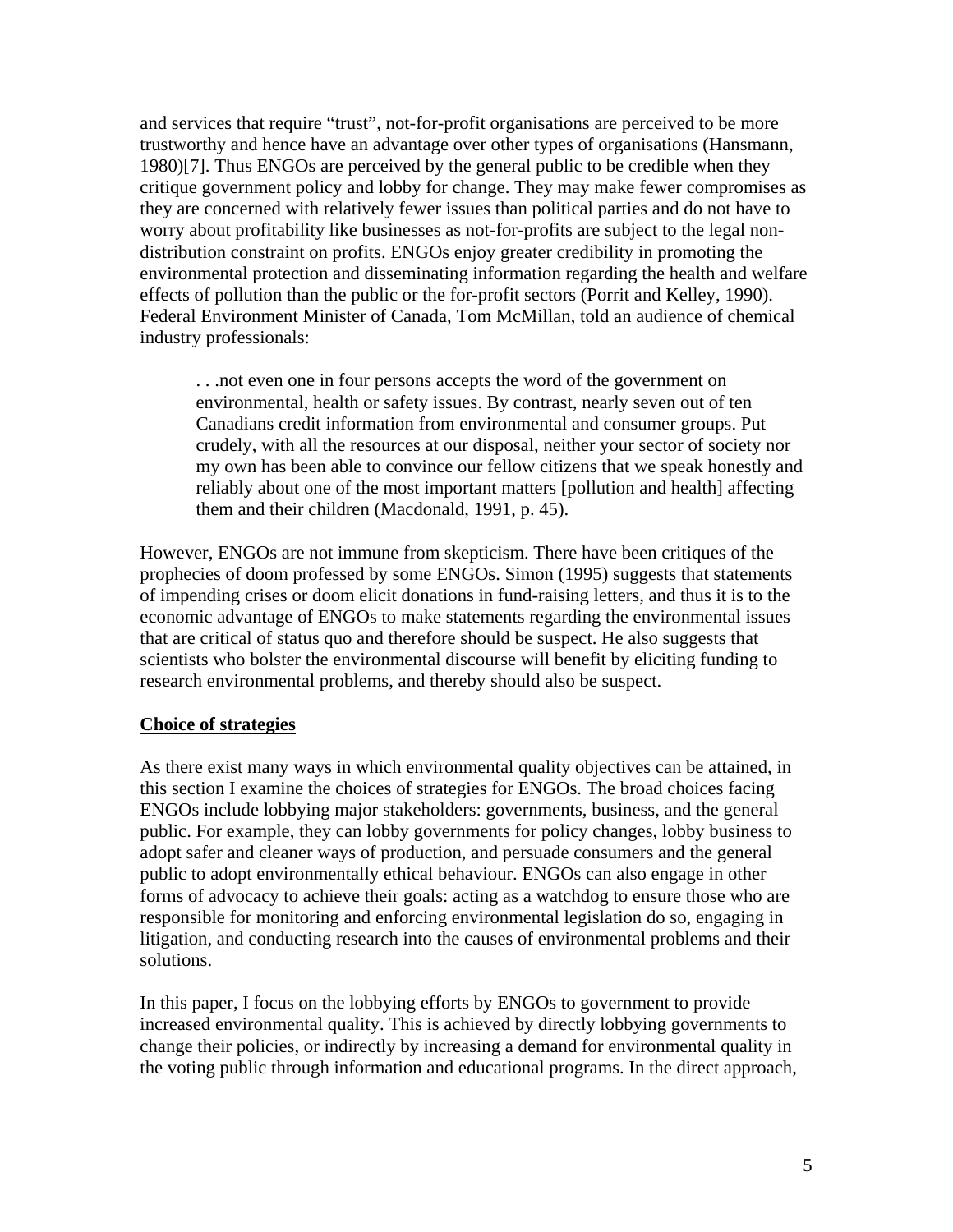ENGOs will have to make choices regarding the kinds of polices they advocate and support since there are several alternatives, each of which have different outcomes. The goal to protect environmental quality can arguably be achieved through different policy instruments available to the government. Economists often divide the alternative policy instruments into two categories. Policies that give polluters little flexibility in achieving pre-determined goals, frequently referred to as the "command-and-control" policies, which include standards, regulations, prohibitions and public disclosure; and the market-based policies that provide greater flexibility by relying on economic incentives to motivate cost-effective ways to reduce and control pollution. The economic incentives include taxes, subsidies, and tradable permits.

Based on theoretical arguments involving efficiency, economists have largely favored market-based incentives over command-and-control approaches as being more costeffective and providing dynamic incentives for the development of new and improved pollution abatement technology (Tietenberg, 1988). Furthermore, arguments have also been made to suggest that market-based incentives avoid infringements of human liberties (Pearce, 1992). However, there is an acceptance that the gains from marketbased incentives over the command-and-control approaches are not always achieved due to the transaction costs, political constraints and regulatory distortions (Hahn and Stavins, 1992). Nevertheless, economists have widely recommended market-based incentives over conventional command-and-control approaches. They have been successful in persuading some governments to adopt market-based incentives in OECD countries, and recently in developing countries, particularly in Latin America and East Asia (Hanrahan, 1997).

Market-based incentives do not, on the other hand, enjoy a similar kind of popularity as command-and-control approaches with environmentalists, who have largely eschewed monetary incentives as a guise of putting a "price" on the environment. Command-andcontrol approaches often advocated by ENGOs include safety standards, effluent and emission standards, and prohibitions. Kelman (1981) writes that ethical considerations in market-based incentives are radically different from command-and-control approaches. Command-and-control approaches stigmatize polluting behaviour, which gives it an advantage over the market-based approach when advocating and promoting the objectives of environmental quality to an audience of no economists  $\pm$  the general public and politicians  $\pm$  who wish to control pollution. Furthermore, Kelman (1981) argues that by introducing market-based policies there is a down-valuation for the environment. Market-based polices such as taxes and tradable permits explicitly put a price on pollution that polluters will have to pay to continue their polluting behaviour. Putting a price on the sacred or "priceless" thing removes any intrinsic value from it, argues Kelman, and makes it a commodity that can be traded against its utilitarian value. Having agreed to put a "price", the discourse rapidly turns to what the appropriate "price" is in the context of other market goods and services. This discourse leads to commodifying environmental quality and away from the discourse of ethical behaviour and intrinsic values. Such a framework leads to a down valuation as it does not accept an intrinsic valuation and relies on an instrumental valuation, which is subject to trade-offs[8].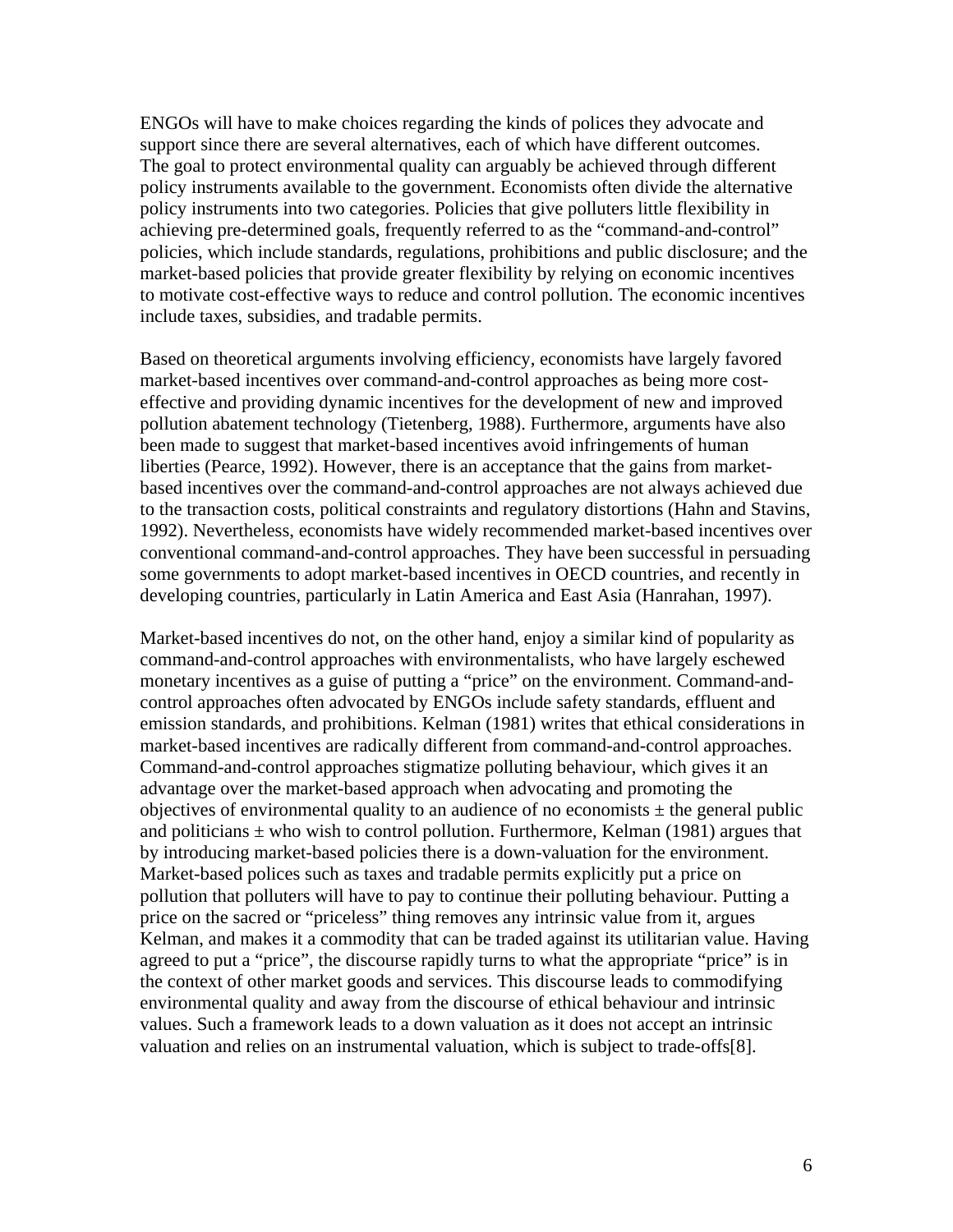Another option for ENGOs is to increase government provision of environmental quality by increasing the demand in the voting public. Such advocacy attempts to change attitudes and preferences of the general public towards the environment by means of educational or informational programs that appeal to moral values, or civic duties to persuade individuals and firms on the value of protecting and enhancing environmental quality. Such programs of moral suasion rely on various forms of communication: the news media, letter writing, advertisements, appearances at public forum, etc. ENGOs have been successful in changing public attitudes and norms regarding many issues such as recycling, littering, and energy conservation and in affecting public policy by creating public awareness. Litigation undertaken by ENGOs is also useful for the public attention it generates about environmental degradation and who is responsible. For example, litigating for damages caused by pollution has been successfully used and garnered favourable publicity for ENGOs, and helped gain credibility and mobilise support for stricter environmental regulations (Sale, 1993). At the same time, a highly publicised conviction for environmental damage can harm the popularity and reputation of the businesses involved, thereby affecting their sales.

Another option that is available to ENGOs is advocating governments to aggressively pursue a program of making a public disclosure of the polluting activity and the names of the polluters. Public disclosure by government (or ENGOs) on polluting activity is a recent idea that has shown promise in changing polluting behaviour. Information strategies that widely disseminate information regarding pollution have helped pollution control through market forces, albeit in a different way than market-based strategies. This idea draws on the strength of public opinion and the ensuing economic harm negative public opinion can cause. Disclosing information on polluting activity to workers, consumers, shareholders, and the public at large can hurt the polluter in economic terms  $\pm$ consumers can boycott the product, shareholders may choose to invest elsewhere, and lower worker morale can reduce productivity. In Indonesia a public disclosure program was instituted. In the first phase only those companies that achieved a high ranking in their efforts to control pollution were publicly rated. Those receiving a low ranking were privately notified and were given six months to improve their performance before the ratings were made public. Over half those that were ranked lowest made successful efforts and were moved up (Tietenberg, 1997). Underlying the success of making public disclosure, a credible threat is the assumption that the general public has normative views on pollution and values environmental quality sufficiently.

The choice of strategies is complicated by the fact that many ENGOs rely on private donations as a source of revenue. Thus strategies chosen by ENGOs need to appeal to their members and potential members (general public). Membership in ENGOs was shown to be motivated by emotions and values; similarly, successful fundraising must emotionally engage potential donors (Burlingame, 1997)[9]. Furthermore, it may be due to the lack of information on the efficacy of market-based instruments, or the distrust of business to continue to pollute for a "price", that market-based strategies do not resonate with the public. Market-based strategies relying on rational logic of economic incentives will not appeal to values and emotions, however, strategies based on command-andcontrol approaches, especially those dealing with setting strict standards or prohibitions,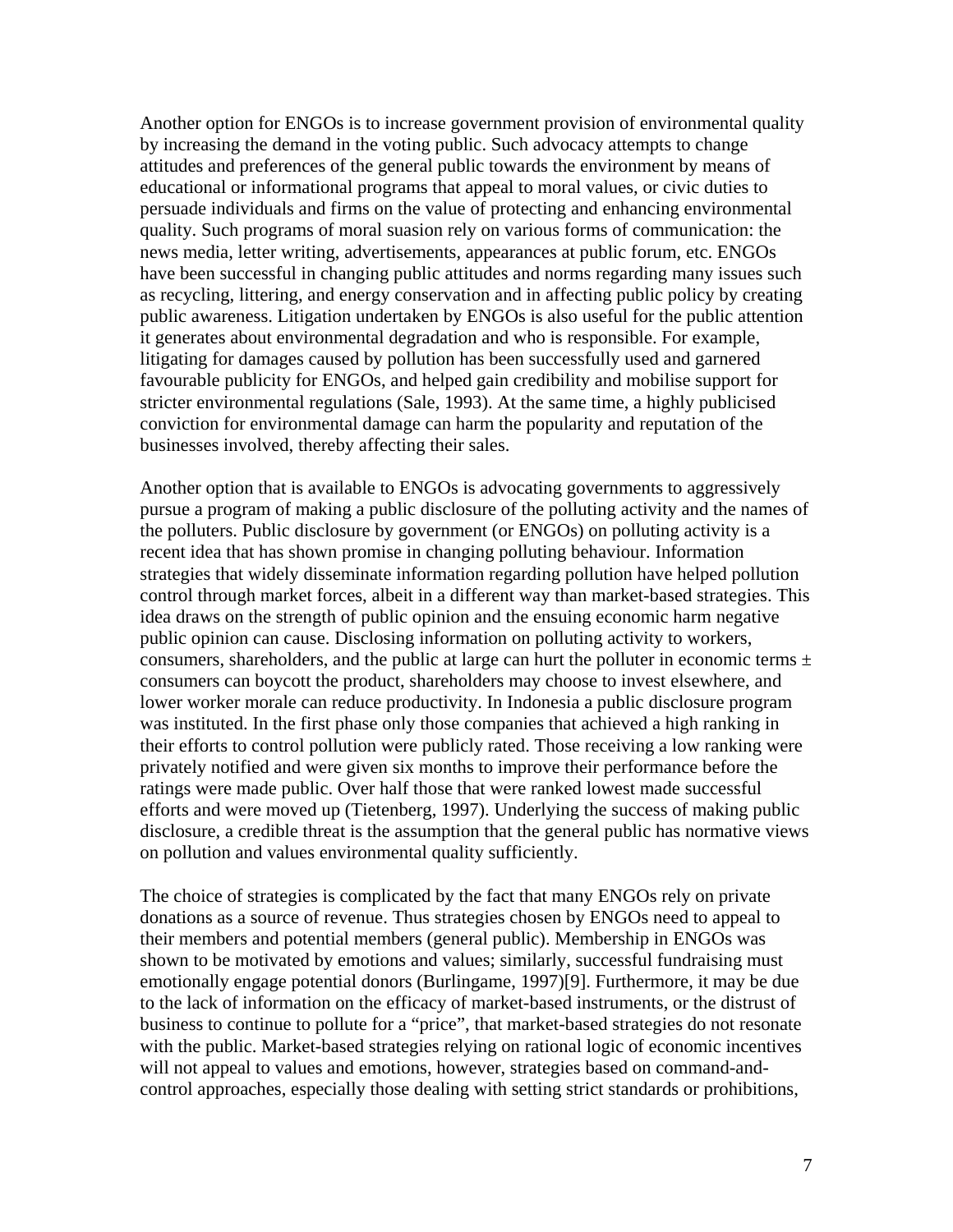would be more palatable as they acknowledge values, norms and ethical considerations for meeting the environmental objectives. Thus, it is likely that advocacy for environmental objectives based on moral and ethical grounds will attract more donors than the advocacy of economic incentives.

This is not to suggest that ENGOs choose to advocate non-market-based strategies simply to optimise levels of donations. There exists a genuine concern for promoting the environmental cause on ethical grounds, as discussed earlier, despite an understanding of market-based incentives. The choice of strategies may also be a consequence of selfselection amongst the leaders of ENGOs, many of whom are attracted to the environmental movement due to the environmental values they hold. Such values would favour arguments based on ethical considerations and values rather than monetary incentives[10].

# **Net costs and crowding-out**

If the goal of advocacy by ENGOs is to enhance environmental quality over a long term, it is necessary to choose strategies that not only get the appropriate action in the short term, but also strategies that are sustainable. Thus, to choose an optimal strategy for advocacy it is important to consider all the implications of the available strategies, not only the net costs to the relevant stakeholders but also how the strategy may affect behaviour in general towards environmental protection. It would be unwise to control polluting activity in one arena without being cognisant of how this may exacerbate the problem in another.

To reverse or resist trends that cause environmental degradation some modification of current consumption or production patterns is indicated. Such changes are often costly to individuals, businesses, and society in the short-term. If net costs of change are high it is likely that those incurring the costs will be reluctant to change their behaviour in order to reverse or resist trends leading to environmental degradation. Net costs are calculated as the total costs minus all the potential benefits to the individual or firm pursuing such change. Since many of the gains from controlling environmental pollution accrue to the public, and are often only after a long term, these benefits are not included in the cost calculus of those incurring the costs. Moral suasion to change behaviour may convince some whose net costs are relatively low, but it is unlikely to do so for those whose costs are high and whose survival may depend on not incurring further costs.

Frey (1997) suggests that the net costs individuals (or firms) face create a price effect of changing behaviour. When the net costs are small, more individuals are likely to make the behavioural change that is required. When the net costs are larger, only individuals with a high environmental morale will likely make the behaviour modifications. The behaviour modification subject to environmental morale (B) can be seen as a function of net cost (C). As C decreases B increases, this suggests a downward sloping curve relating B to C, as seen in Figure 1.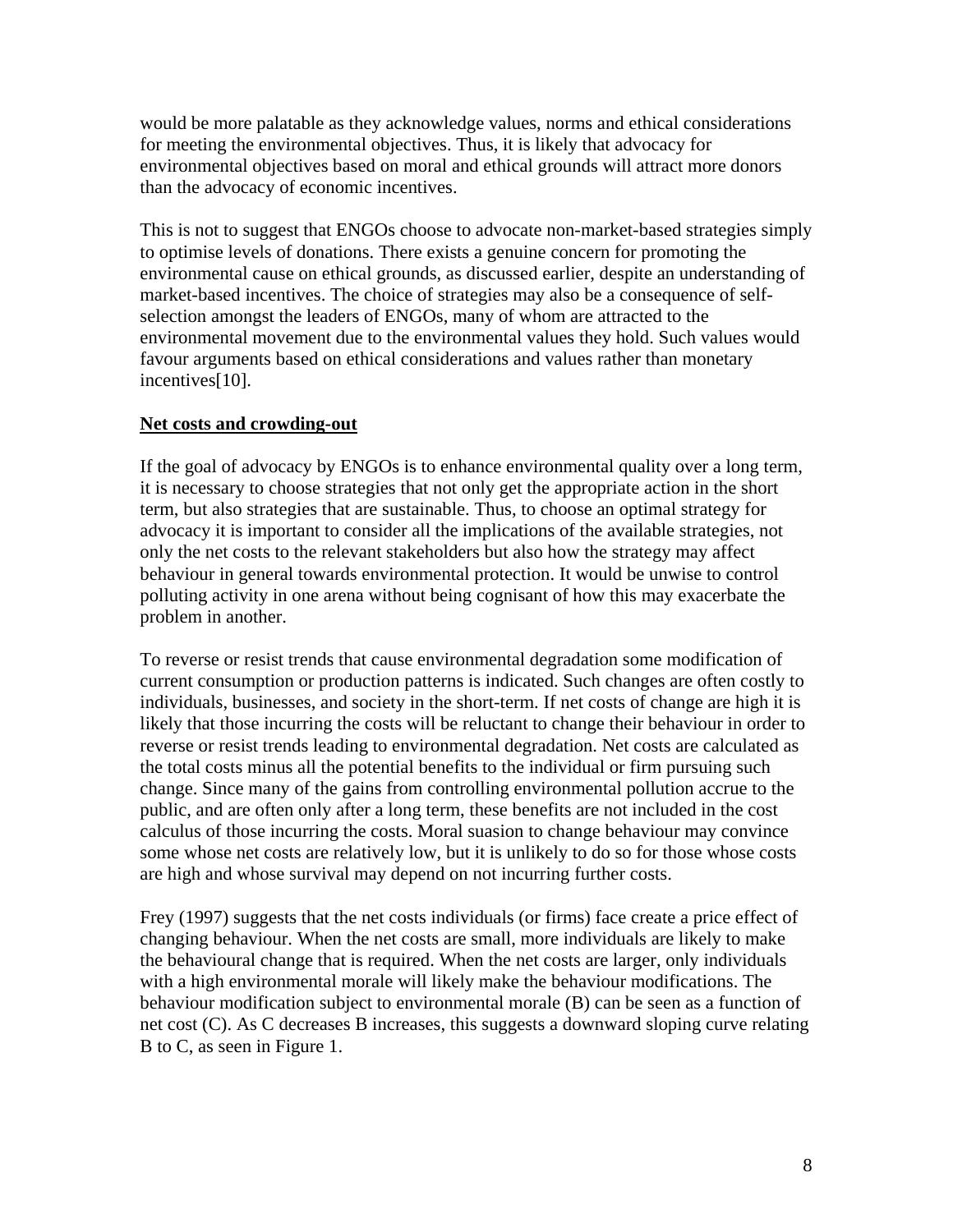For example, in regions of extreme poverty where individuals are concerned with immediate survival, it would be very costly for them to refrain from



**Figure 1. Behaviour modification due to environmental morale**

cutting down trees used for fuel in order to conserve and protect the environment. In this case it is highly unlikely that any amount of moral suasion would convince them to stop cutting trees to enhance environmental quality. If, however, relatively cheap alternative fuels were made available, then it is likely that persuading people to not cut trees would be effective. This argument is also true for firms in a competitive economy. They would not likely be persuaded to use costly pollution control equipment if it meant that they would not survive due to competitive pressures. If, however, the net costs to the firms are lowered by the use of economic incentives, legal sanctions or measures, then it is likely that they would be persuaded to modify their behaviour.

#### **Two cases**

**Case 1**: low net costs. First I consider the case where net costs are positive but relatively low. For example, there are many circumstances in which individuals (or firms) pursue environmentally friendly behaviour that is motivated by social norms and morals. Individuals separate their garbage to promote recycling, cut down on the usage of energy, and willingly pay extra for green products without being bribed or threatened by sanctions. Firms may eschew production techniques that may produce toxic waste, avoid using animals for the testing of their products, use ethical business practices, and voluntarily follow ecological norms. Most types of such voluntary behaviour can be initiated and encouraged through moral suasion. Educational and informational programs can change attitudes and preferences towards more environmentally friendly behaviour.

Consider the case where well mounted educational campaigns for certain forms of environmental protection has been successful in changing attitudes and preferences towards the environment, resulting in a proclivity for environmentally friendly behaviour. Figure 2 represents the change in the relationship between net costs C and the extent of behaviour modification B due to a successful program of moral suasion. The original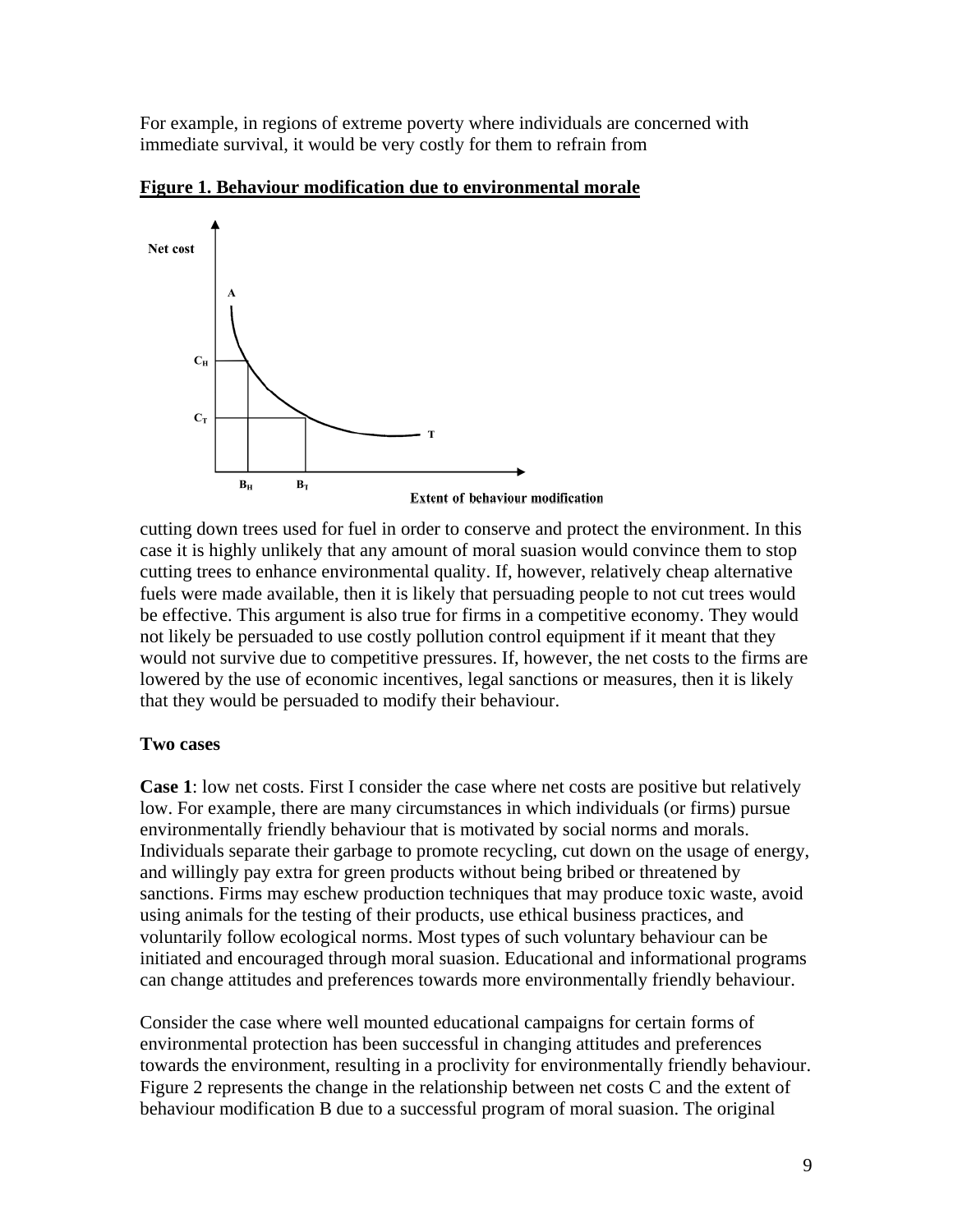curve AT has moved outwards to AZ. For the net costs CH individuals are prepared to engage in greater ethical behaviour, a change from BH to BZ. The more effective the moral suasion, the further the curve moves to the right AY, and the greater the extent of behaviour modification BY.

Another way to look at this is the reduction in net costs required to obtain a given behaviour modification BY. If a behaviour modification required is from BH to BY the net costs reduction will be smaller as the preferences change. Preference changes are depicted by the changes to the curve AT to AZ, and AY. In the first situation AT, external intervention will be required to reduce the net costs from CH to CL. In the case where the curve has shifted to AZ the intervention required will be smaller: CH to CT. When the curve has shifted to AY, no intervention will be required. If the behaviour modification is obtained by policies using external intervention, then the results may be subject to crowding-out. This case is examined next.

**Case 2**: high net costs. In those cases when net costs of environmentally ethical behaviour are high, individuals (firms) will resist change and external motivators may be necessary. If external intervention to reduce net costs is not taken, and the costs of change remain high, then a strategy of moral suasion may fall on deaf ears. In these cases the first step for successful change must be some external motivators to reduce net costs, such as regulation, sanctions, direct or indirect subsidies, taxes, or fines. This may then be followed by a strategy of moral suasion. In such a case ENGOs must lobby to reduce the net costs (either by reducing costs or increasing benefits of taking the desired action) using external motivators. This can be achieved using market-based incentives or command-and-control strategies.

The choice between market-based incentives or command-and-control strategies is important as they rely on different incentives. Furthermore, as discussed in the previous section, market-based approaches may reduce social norms and values about environmental quality and affect behaviour in different ways than the command-andcontrol approaches. However, both types of strategies share one thing in common: they rely on external motivators induced by the intervention of the government or courts to modify behaviour. External motivators in some situations can lead to some negative impacts on behaviour according to Frey (1997). He argues that extrinsic behaviour modification strategies may result in crowding-out the intrinsic motivation individuals (or firms) have to behave in non-polluting ways. In particular, introducing monetary incentives via pricing (effluent tax) debases moral values and crowds-out intrinsic motivations of individuals who would be willing to comply with ethical behaviour because it is the right thing to do (Deci and Ryan, 1985).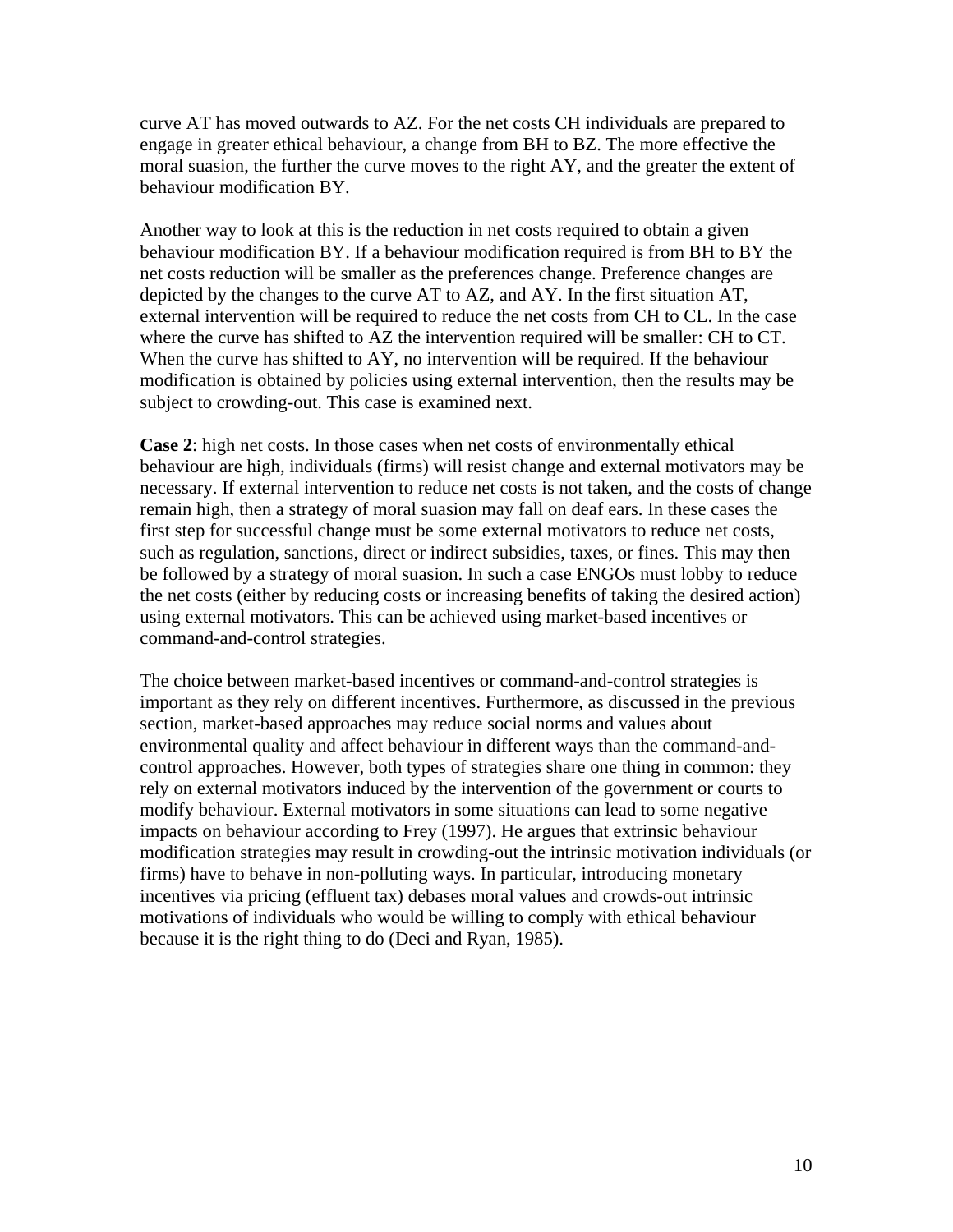



due to environmental morale

Consider a firm that practices ecologically friendly behaviour and produces less effluent by using a labour intensive procedure. This has a positive net cost to the firm but low enough to allow the firm to remain competitive, although the net cost decreases the firm's profitability. Now the local municipality, wishing to change behaviour, introduces an effluent fee. All firms react to this monetary incentive and produce less effluent. The aforementioned firm's careful behaviour based on ecological norms is now reduced to behaviour to avoid a monetary fine. This invalidates the firm's ethical behaviour and it is vulnerable to being perceived as behaviour motivated by pecuniary gain. If the effluent fee is less than the cost to the firm of reducing effluent, the firm will pay the effluent fee and thereby increase its effluence and profitability. The extrinsic motivator such as an effluent fee has a crowding-out effect on the intrinsic motivation, as the firm's earlier environmentally responsible behaviour is now regarded as being motivated by money. The firm's intrinsic motivation is relinquished as it is no longer recognized or valued (Cameron and Pierce, 1994).

Figure 1 suggests that for a net cost CH individuals are willing to modify behaviour based on environmental morals to the extent BH. This net cost CH will be a function of costs and benefits of behaviour modification. For example, if the desired behaviour modification is BT, external intervention that reduces the net cost from CH to CT will achieve the desired change from BH to BT. Depending on how net-costs are reduced, there can be different outcomes. If net costs are reduced using market-based incentives or other external motivators then this may result in a crowding-out phenomenon[11].

Figure 3 shows the effect of crowding-out. Depending on whether the net cost or crowding-out effect dominates, different results will ensue. Figure 3 gives a version of a weak crowding-out effect. Due to the crowding-out effect the relationship between net cost and behaviour modification changes. If the crowding-out effect dominates, the curve changes and shifts to the left till R, as there exists little or no behaviour modification due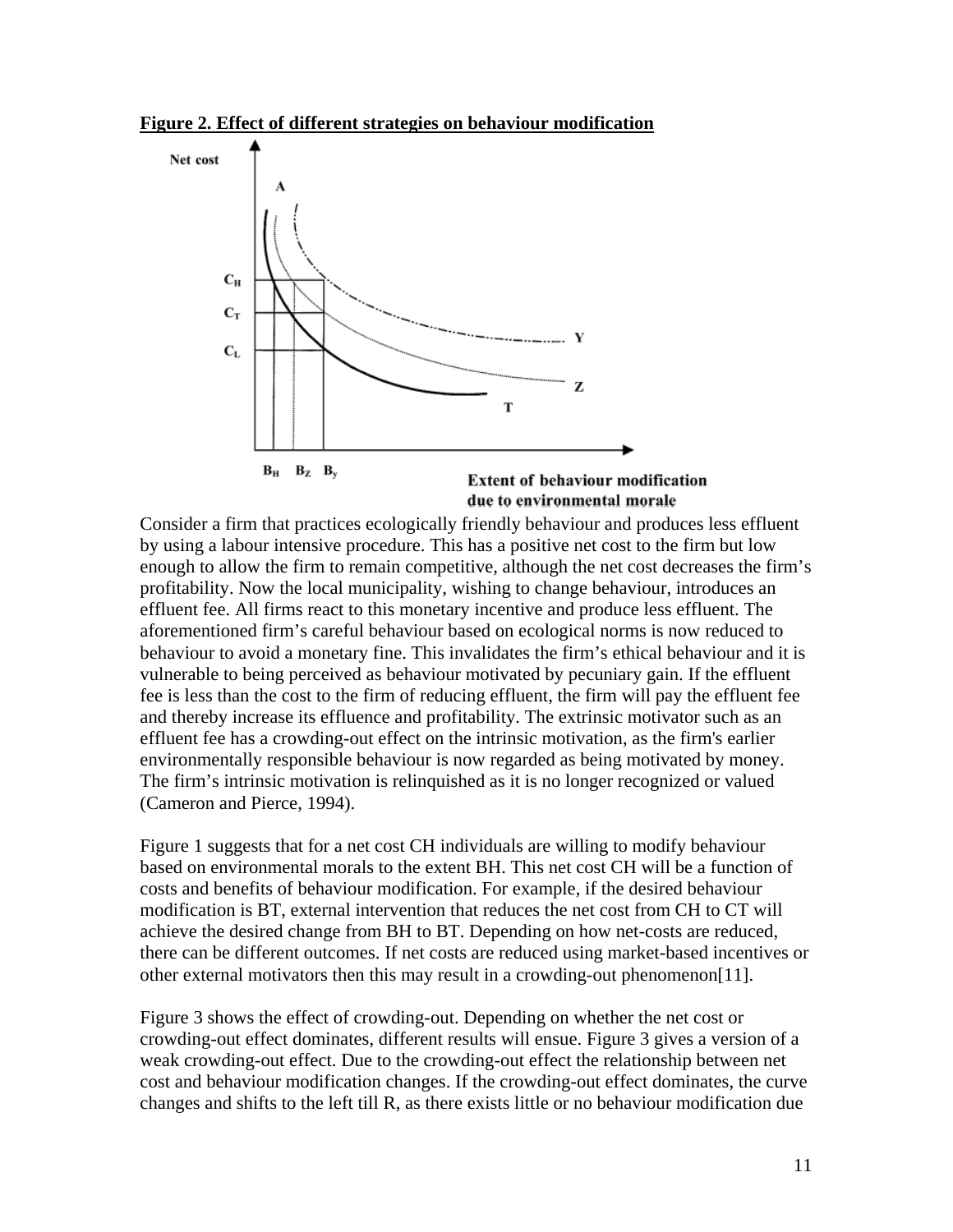to intrinsic motivation. At R, net costs dominate and the curve takes on the usual downward slope RN. The curve ARN represents the relationship. On this curve, a net cost decrease from CH to CQ will be required to increase the extent of behaviour modification from BH to BT. The crowding-out effect distorts the change required, and to achieve the same behaviour modification (BT), a greater intervention is required: CH to CQ instead of CH to CT. In the case where the net cost of pursuing environmentally ethical behaviour is high, external intervention is necessary for behaviour modification. The crowding-out phenomenon suggests external motivation increases the required reduction in net costs to achieve the same output. To minimize a crowding-out behaviour due to external intervention it is necessary to choose carefully between the two kinds of external interventions. External intervention in terms of regulations and standards or public disclosure entails a moral condemnation and includes ethical considerations (Kelman, 1981). This is singularly absent in market-based strategies. Economic incentives are often interpreted as direct or indirect "licenses to pollute". Firms paying the taxes or buying the permits have no reason to see their activities as harmful or negative. Thus any ethical reasons for controlling pollution are removed and replaced by a market transaction. Frey (1997) suggests that external intervention that acknowledges the individual's intrinsic motivation may not result in a crowding-out of intrinsic motivation, but rather may foster it. This would suggest that command-and-control approaches, which contain ethical and moral considerations (i.e. public disclosure), would have lower crowd-out effects than market-based strategies.

This analysis suggests that the external interventions of command and control may create less of a crowding-out phenomenon than market incentives. Using economic incentives such as emission taxes implies no fundamental change in business ethics. If there is no fundamental change in the values, it is not expected that firms will respond any differently than by a straightforward economic calculation. After having paid the price, the pollution created is morally justified. This creates no motivation for finding ways to deal with environmental issues collectively for the collective good. Furthermore, crowding-out of intrinsic motivation may have spill-over effects in other behaviour that is dependent on intrinsic motivation. This could prove disastrous if behaviour motivated by environmental morale would diminish in other related areas due to the spill-over effect. For example, once subsidies are available to curb one kind of pollution, firms may stop efforts of voluntarily curbing other kinds of pollution hoping to receive subsidies as well before they do so. The optimal policy that suggests itself is one of moral suasion when the net costs are low. A reduction of net costs is imperative in cases of high net costs.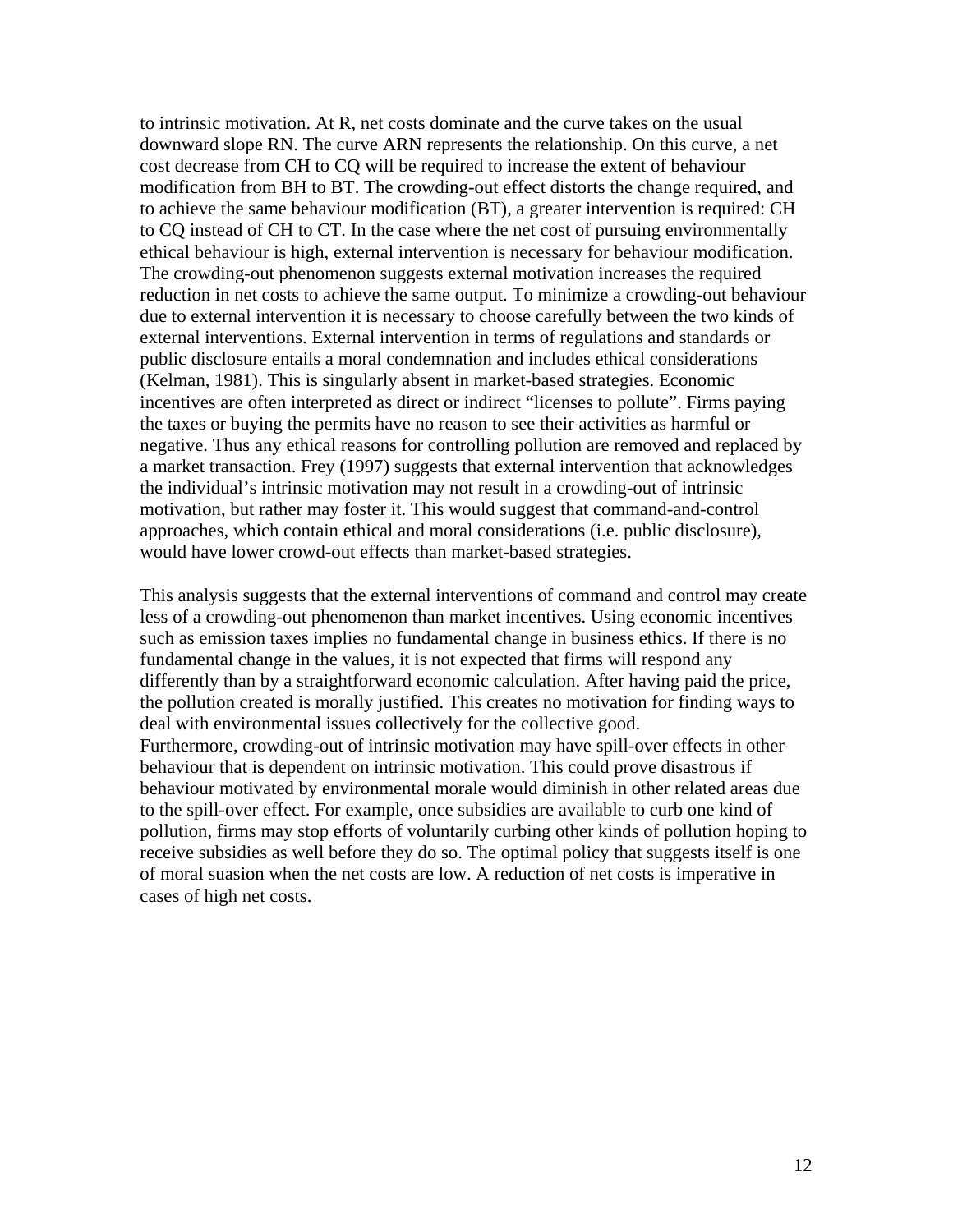**Figure 3. The effect of crowding-out**



The best strategy would be to reduce net costs that did not produce a crowding out effect. If external motivators are to be used, they should be chosen to minimize the crowding-out effect. For example, making available required technology to firms, and reducing the effort required for compliance by providing assistance in setting up environmentally friendly protocols. If this is not applicable, then a command-and-control approach should be chosen over a monetary incentive since the former is less subject to the crowding-out phenomena than the latter. However, alongside all interventions, it is necessary to disseminate information and make available educational programs. This may serve to dampen the crowding-out consequences and in the long term prove less susceptible to pressures to decrease net costs to the firm.

# **Some empirical observations**

An exploratory survey of local ENGOs was made to determine the nature of advocacy they engage in and their attitudes towards different types of policies. Given the discussion above, we may hypothesize that it is likely that ENGOs will be involved in advocacy rather than directly providing environmental quality. They would target governments as the largest producer of environmental goods and services. ENGOs would be cognizant of reducing net costs of behaviour modification and would espouse intervention based on external factors.

There would be a heavy reliance on moral suasion via educational programs and the dissemination of information as this strategy would also serve another purpose: to elicit donations and recruit new members. ENGOs' choice of advocacy will be moral suasion through educational and informational programs. However, in cases where there are high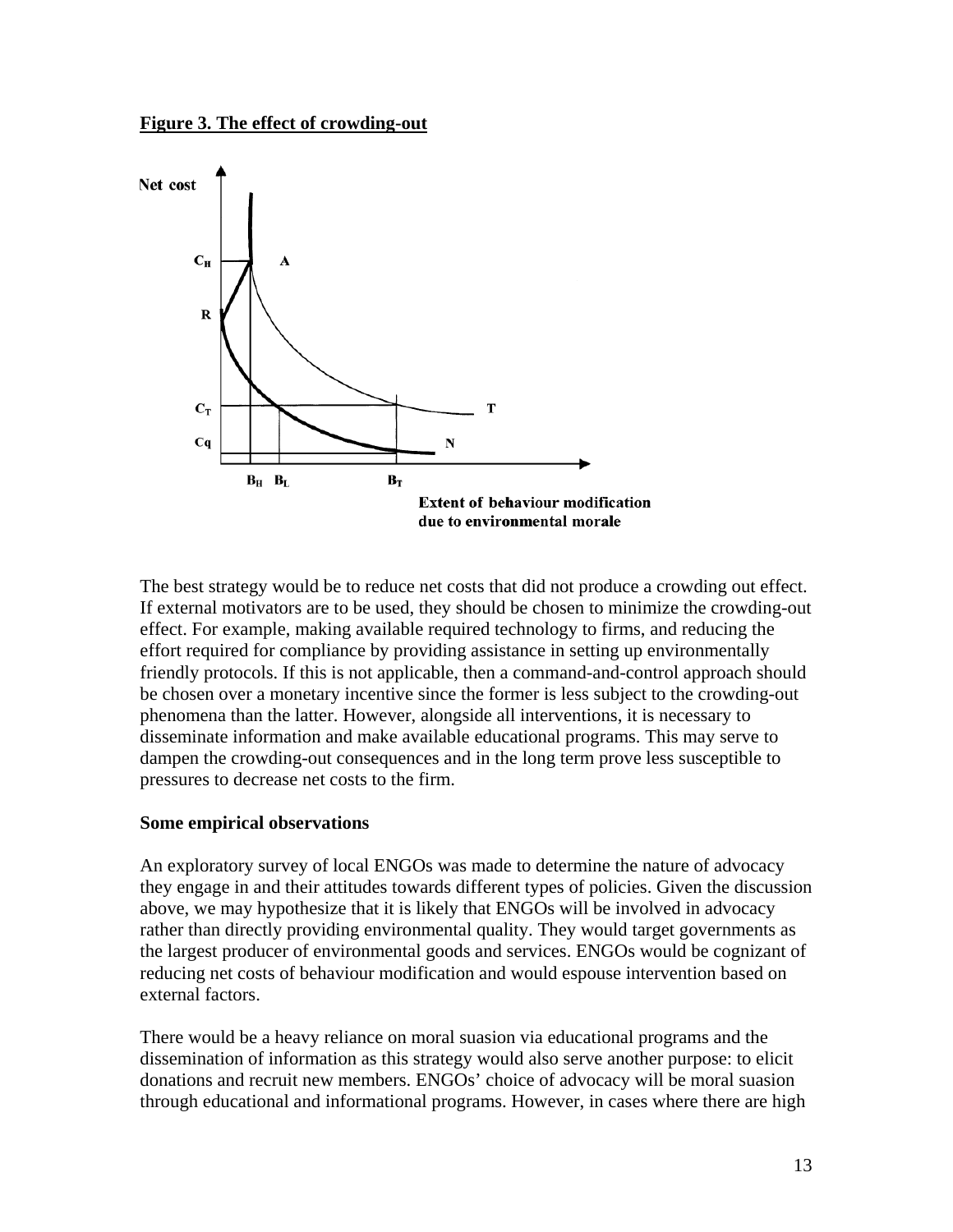costs of compliance, ENGOs will advocate the reduction of net costs by a command-andcontrol approach that espouses ethical behaviour. ENGOs are less likely to support market-based incentives for two reasons: first, they lack the ethical considerations and are therefore less palatable to their members and donors (and potential donors) than marketbased incentives. Second, the market-based incentives are based on utilitarian and efficiency arguments that do not sufficiently acknowledge the normative and inherent values fundamental to the framing of discourse for environmentalists.

It has sometimes been argued that ENGOs generally do not advocate market-based strategies because of a professional bias against economics, or that they simply "do not get the implications of efficiency embodied in the economic incentives". This is a rather simplistic view. In a survey by Kelman (1981) of individuals involved in environmental policies in government and ENGOs, he found that environmentalists were by far the most knowledgeable about charges; 32 percent of environmentalists were knowledgeable about the efficiency arguments for charges as compared to 0 percent of industrial respondents and 10 percent of the congressional staff[12]. Thus, the findings below will be interpreted as intentional and informed choices made by ENGOs.

#### **Methodology**

The Environmental Resource Book 1996-1997 published by the Ontario Environment Network provided a listing of all nonprofit organizations that were in some way related to environmental causes in Ontario, Canada (Ontario Environmental Network, 1996). We selected all 155 organizations located in the Greater Toronto area as our sample. Only 124 nonprofits were currently in operation, others having either closed or moved, and of these, 23 organizations did not qualify for inclusion in our sample as their missions were not directly related to the natural environment. We contacted the 101 remaining organizations, ENGOs, by telephone and mail, and 60 organizations agreed to participate in our survey. This gave us an approximate response rate of 60 percent. The survey elicited information on the nature of their work and whether they engaged in advocacy, the kinds of advocacy they undertook, and to whom it was targeted. The survey was primarily conducted by telephone and in a few cases this was followed with mail questionnaires to complete the missing information. We received literature from 24 (40 percent) organizations that pertained to their work; we scanned this to triangulate the data received by the mail or phone survey.

#### **Findings**

Our findings are based on self-reporting done on the mail/phone survey. In most cases the respondents were the directors or managers of the organization. We asked questions regarding the nature of their work, whether this included lobbying, to whom the lobbying was directed, and what strategies they employed. In particular we asked if they advocated market-based strategies or command-and-control strategies. We also asked if they used educational or informational programs, the types of programs, and to whom these were directed. Almost all organizations, 58 out of 60 (97 percent), reported that they were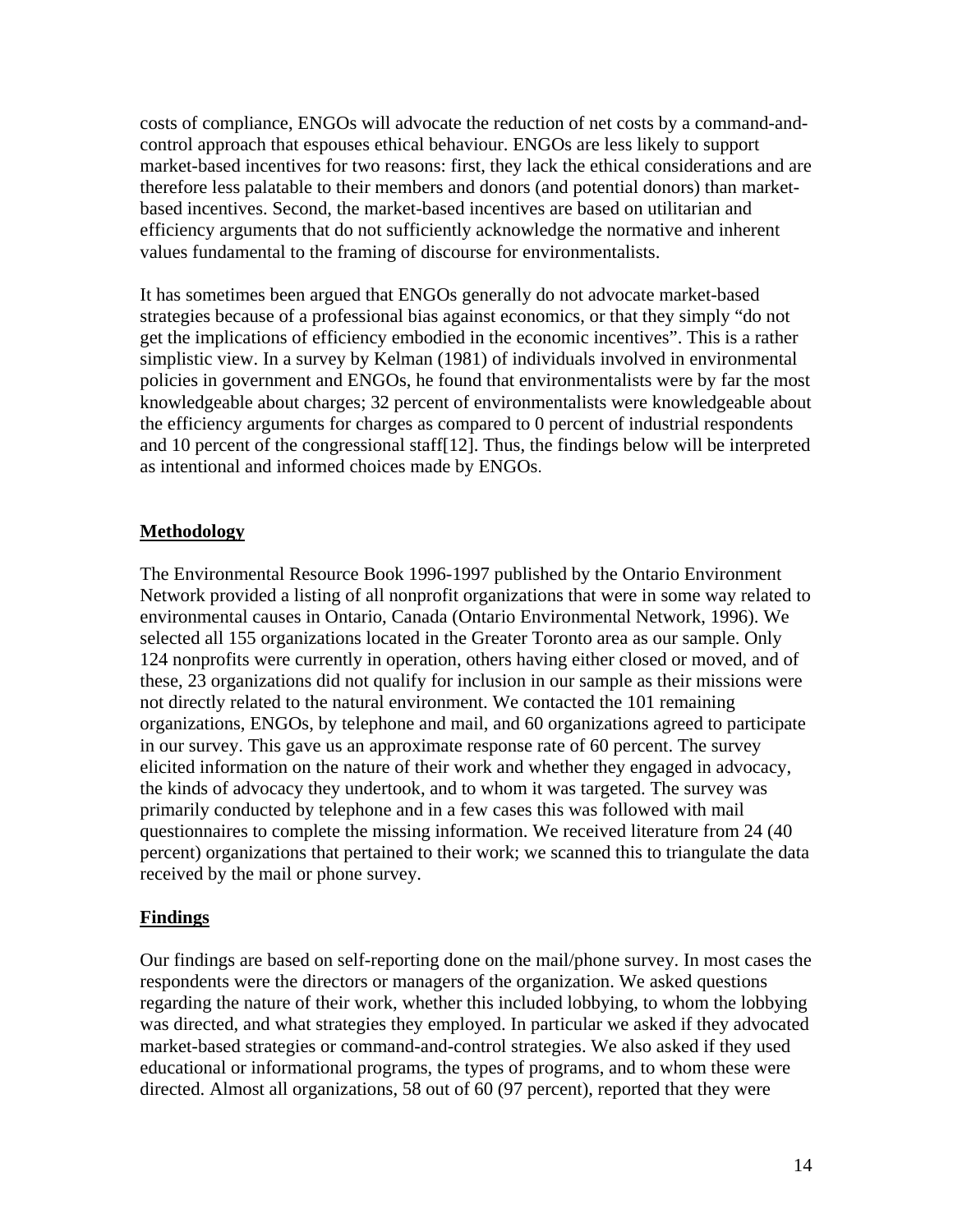involved in some form of advocacy. However, only 40 of 58 organizations (69 percent) targeted governments with their advocacy. This was aimed at all levels of government: federal, 60 percent; provincial, 82 percent; municipal, 75 percent; and international, 38 percent.

Our entire sample, 60 ENGOs, used educational and informational programs to raise environmental consciousness. Of these 38 percent were involved in education programs aimed at business, 30 percent at governments, and 97 percent at the general public. Of the 69 percent of ENGOs that lobbied governments, almost all (95 percent) advocated the use of command-and-control types of legislation such as regulations, bylaws and standards. A surprising 45 percent supported market-based incentives. However, a closer look at the responses revealed that the monetary incentive that was supported most frequently was the removal of existing subsidies that promoted environmental degradation. There was little support (12 percent) for emission taxes or other marketbased incentives for the control of pollution. Of all the ENGOs involved in advocacy, 50 percent targeted politicians, 40 percent participated in public hearings, 21 percent were involved in litigation, 26 percent were involved in letter writing campaigns, and 26 percent used the press to communicate their concerns. Our findings are consistent with theoretical predictions; 97 percent of the ENGOs are involved in some form of advocacy, only 3 percent do not but are involved in projects. The advocacy is targeted at all sectors of society  $\pm$  business, government and the general public.

All ENGOs involved in advocacy used moral suasion through educational and informational programs to educate and change behaviors that are detrimental to environmental quality. This suggests that ENGOs are involved in raising environmental consciousness as well as believing in modifying behaviour by appealing to morals and norms. In lobbying governments, almost all (95 percent) recommended the use of command-and-control strategies, suggesting that ENGOs are mindful of reducing the net costs of compliance towards achieving environmental goals. An overwhelming majority favor no monetary incentives in meeting environmental objectives via regulations and standards, suggesting that market-based incentives did not receive much support from their membership or staff. Moral suasion through educational programs forms the bulk of the advocacy practiced by all ENGOs in our sample.

# **Conclusion**

The purpose of this article was to argue that the best-positioned institutional form to lobby for environmental goods and services is the nonprofit organisations. Of the three sector institutional forms, I argued why the nonprofits would be the most trusted and credible source for advocacy. Environmental advocacy involves lobbying governments (directly or indirectly) to bring about change in behaviour that could help extricate or prevent society from the environmental problems. These desired changes may be motivated by external interventions such as regulations, sanctions, economic incentives, and intrinsic intervention such as moral suasion. In cases of high net costs to the firm (or individual) undertaking the change, external motivators can help reduce the net costs of the desired changes. In these cases, as well as cases with low net costs, a policy of moral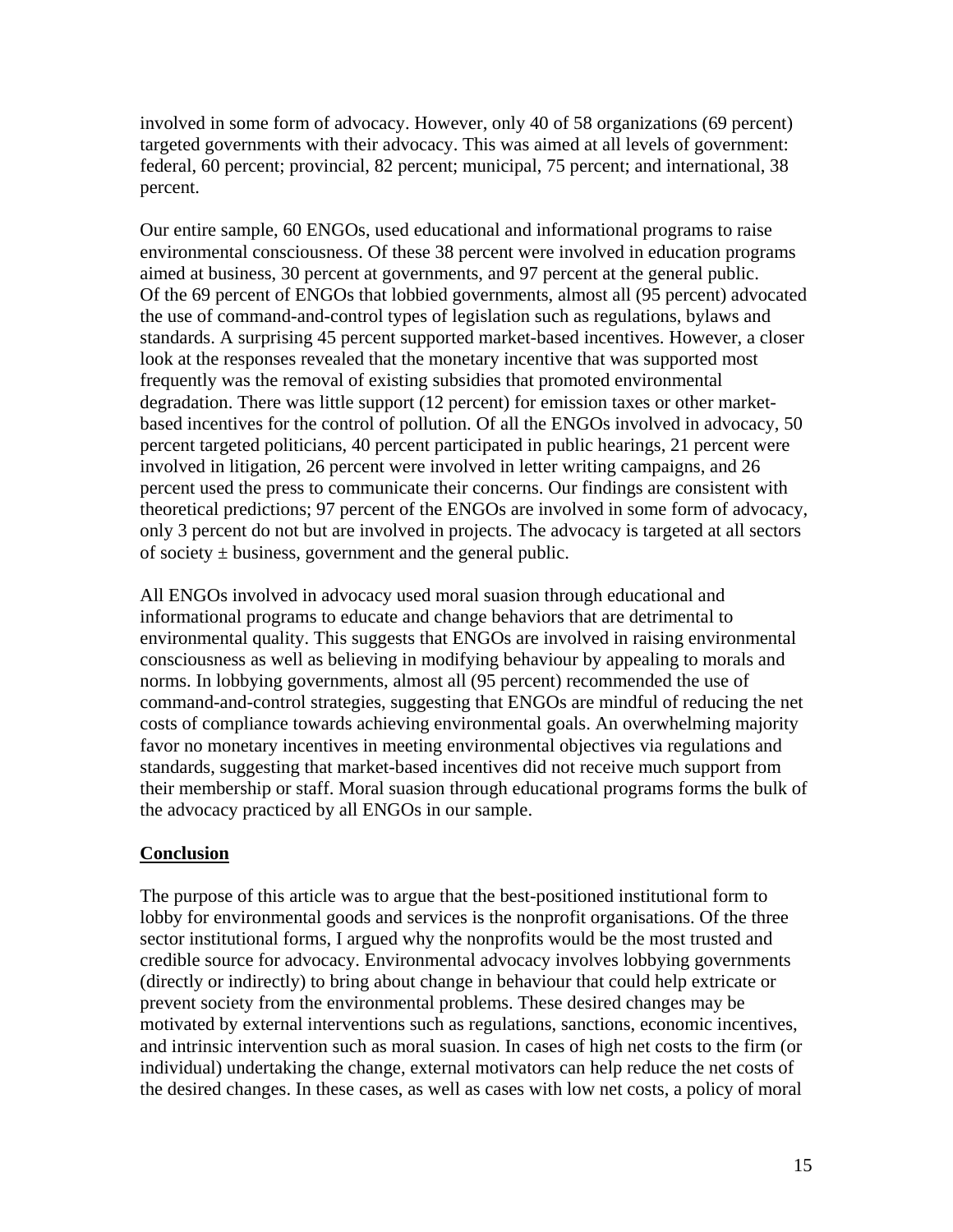suasion helps change individual value systems and preferences, which is key in sustaining any behaviour change.

There is some evidence (Frey, 1997) that intervention that focuses on external and internal motivators has different results. External motivators may crowd-out internal motivators, resulting in unwanted consequences. Furthermore, there is a risk of spillover effects that result from monetary incentives on behaviour prompted by environmental morals, and this may produce undesirable results in the long term. Nevertheless, when external interventions are warranted to reduce high net costs, an intervention strategy that addresses internal motivators will be better than one that does not. Command-and-control strategies that make reference to the normative and ethical considerations may cause less crowding-out than market-based strategies as the latter removes any ethical or normative considerations in reaching environmental objectives. A policy of moral suasion alongside any policy instrument can play an important part in dealing with many environmental problems  $\pm$  especially those problems that cannot be easily resolved by external motivators or to dilute the crowding-out effects of external motivations.

The findings of the survey conducted to examine the advocacy policies of Canadian ENGOs show that they lobby to reduce net costs. Most ENGOs favoured the commandand-control approach over market-based incentives. However, ENGOs almost always use moral suasion through the dissemination of information and educational programs, which is helpful in changing preferences, as well as countering the effects of crowding-out by external motivators. This also furthers their goals of fundraising and elevating environmental consciousness.

The environmental movement has promoted the preservation and conservation of the environment, largely based on values and norms. It has had an enormous impact on the way businesses, government, and the general public regard the environment some 40 years later. Many social movements are successful because the leaders in the movements have addressed fundamental beliefs and values. Through moral suasion, and working through a variety of large and small nonprofit organisations, they have been successful in bringing about change. History has proved that moral suasion is effective in the most intractable of cases: slavery, civil-rights and gaining political independence from colonial rule. For example, in the latter case, Mahatma Gandhi brought about the successful nonviolent struggle for independence in India using "satyagraha", whose fundamental premise was the moral suasion of the oppressed and the oppressor.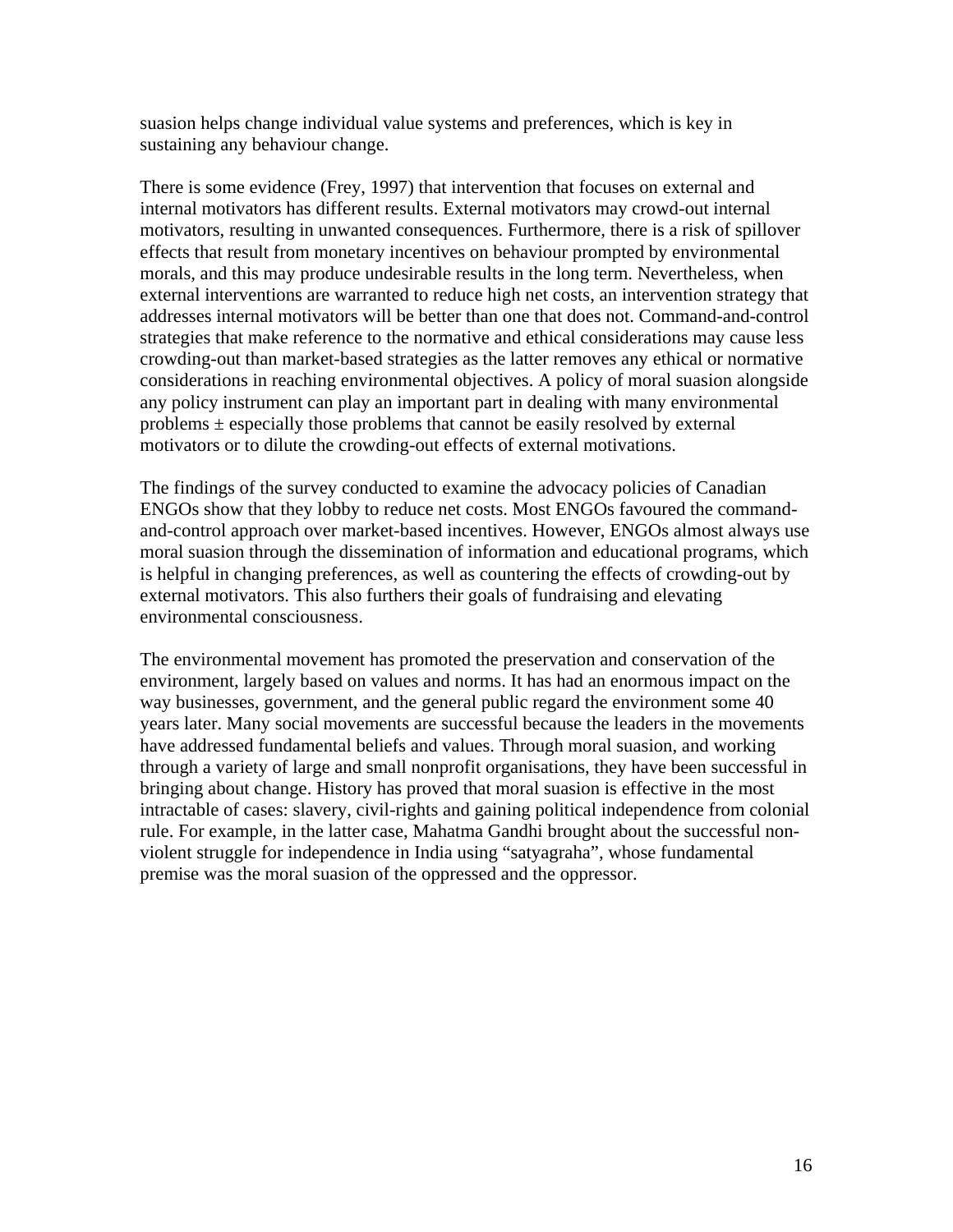# **Notes**

1. See Sale (1993) for a detailed account of the changes brought about by ENGOs.

2. Many environmental goods and services exhibit degrees of public good characteristics such as non-excludability and non-diminishability. A pure public good or service is one from which once provided, it is difficult or impossible to exclude non-payers. And the use by any one individual does not diminish its availability for others.

3. These ENGOs include the Sierra Club, National Audubon Society, Wilderness Society Federation, Environmental Defence Fund, and the National Resources Defence Council (see Sale, 1993, pp. 23, 33, 80).

4. These functions are similar to those undertaken by many other types of advocacy nonprofit organisations. For example, human rights groups lobby governments for changes, educate the general public regarding human rights issues and monitor the conduct of governments and other organisations in fulfilling their pledges regarding human rights.

5. This behaviour is referred to as "rent-seeking" in economics and occurs frequently and continuously in the for-profit sector (Buchanan et al., 1980).

6. Such lobbying also takes place international level. For example, there exist, according to a recent estimate, 3,000 organisations and 10,000 lobbyists in Brussels actively engaged in influencing European Community policy outcomes (Mazey and Richardson, 1993).

7. Smith (1985) provides a rationale for the existence of ENGOs when there exists a basis for influencing the provision of public goods.

8. As a society we accept the intrinsic value and the sacredness of many things and thus castigate attempts to "price" them  $\pm$  for example slavery, prostitution, and selling of children are unacceptable since we hold human freedom, love and children as having intrinsic values.

9. For example, in a how-to-write manual for direct mail fund raising the instructions are clear on engaging the reader on an emotional level (Torre and Bendixen, 1988).

10. Similar non-instrumental values are found among senior policy advisors in governments in a study by Craig et al. (1963) which may suggest a proclivity to adopt non-market based incentives as well.

11. Several studies have shown that neither market-based nor command-and-control have resulted in outcomes predicted by theory (Hahn, 1989; Cropper and Oates, 1992). This is attributed to a host of reasons including political, social and technological factors. It is not unreasonable to suggest that some of this failure may have resulted from the crowdout phenomena whereby firms achieving higher levels of pollution abatement than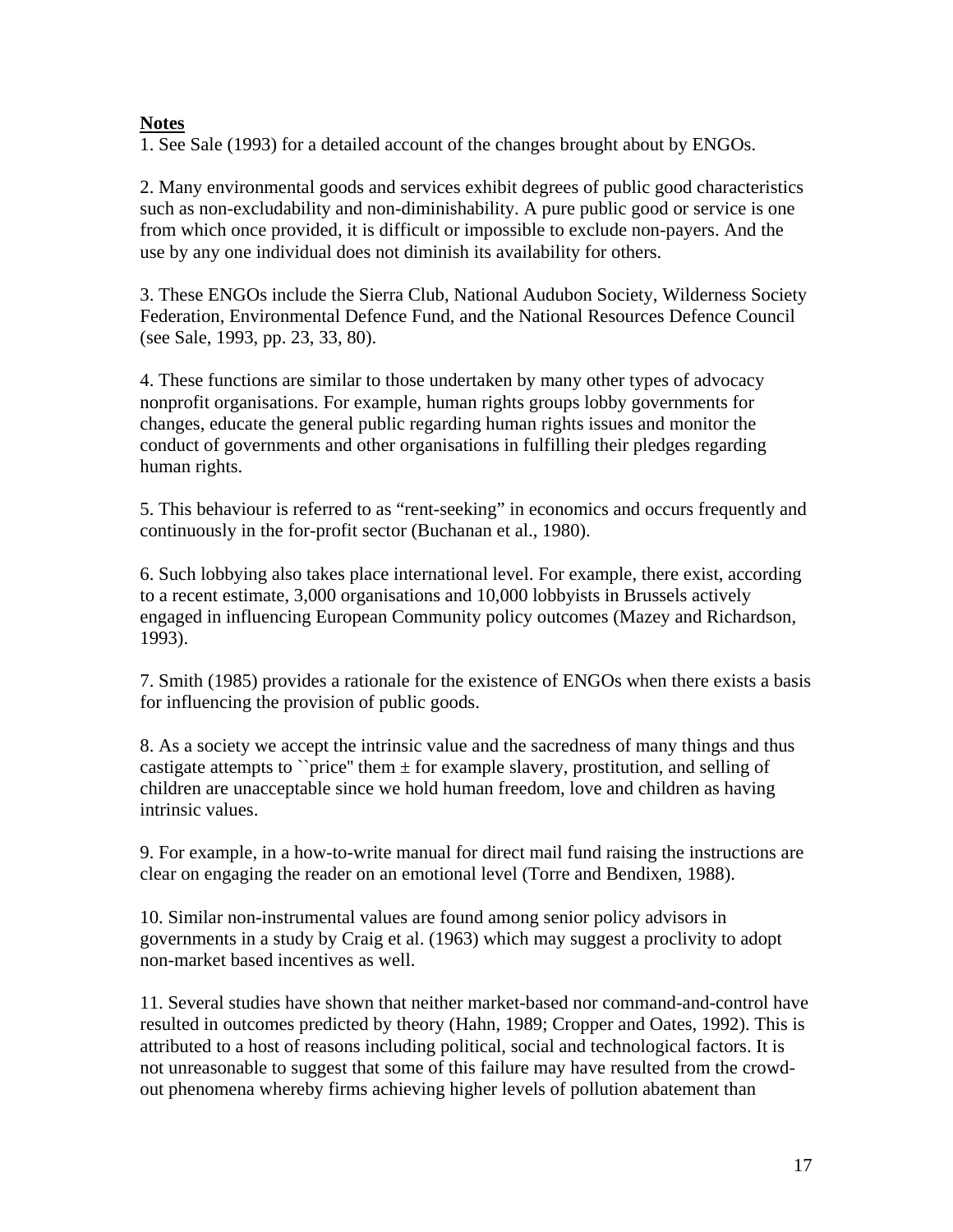required have ceased to do so due to a crowd-out of the intrinsic factors that motivated them.

12. A total of 23 percent of all those interviewed favored charges. Most of them did so on an ideological grounds  $\pm$  less government interference and preference for the marked over the government (Kelman, 1981).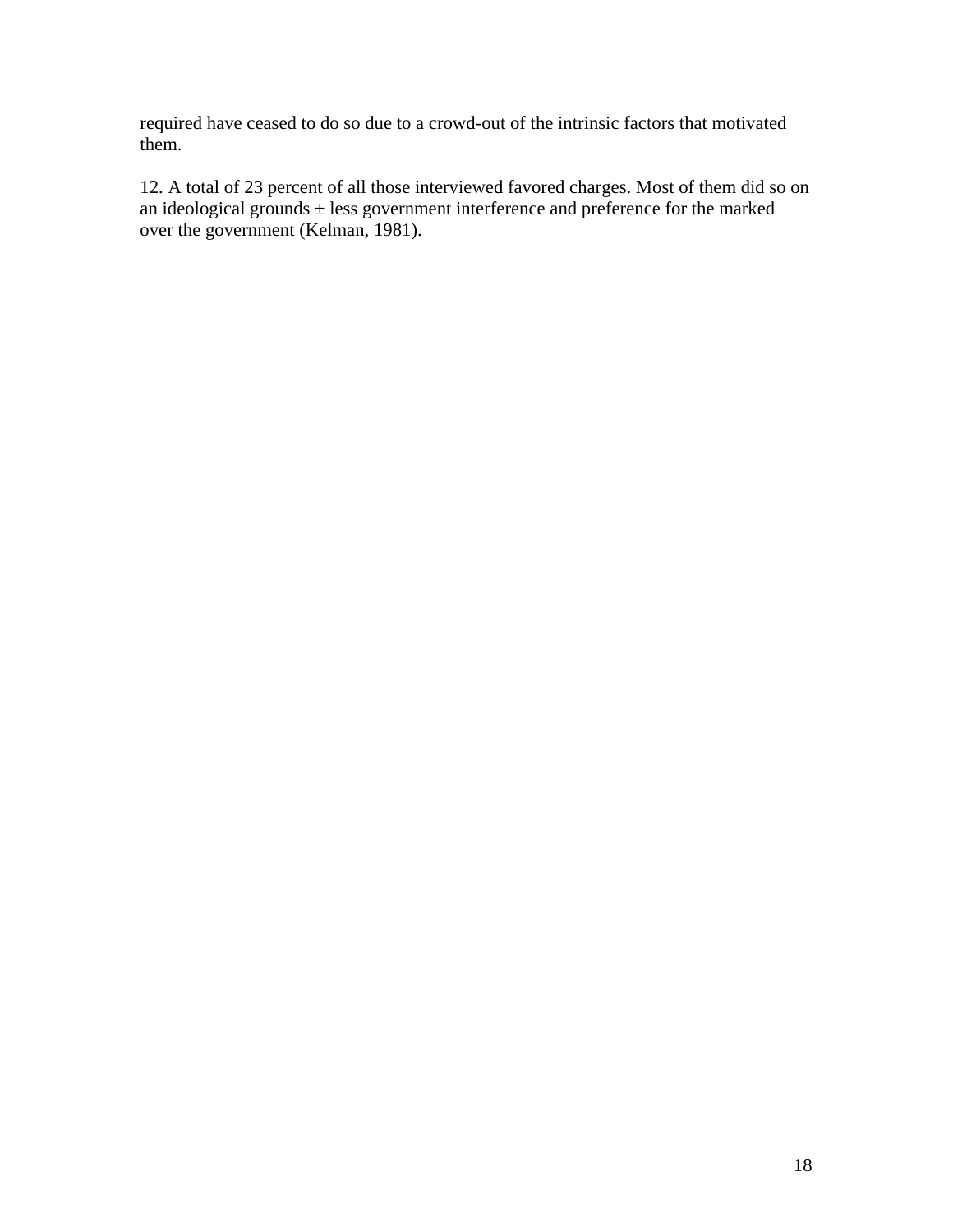#### **References**

Buchanan J.M., Tollinson, R.D. and Tullock, G. (1980), Towards a Theory of the Rentseeking Society, A&M University Press, College Station, TX.

Burlingame, D.F. (1997), Critical Issues in Fundraising, Wiley, New York, NY.

Cameron, J. and Pierce, D. (1994), "Reinforcement, reward, and intrinsic motivation: a meta analysis", Review of Educational Research, Vol. 64, pp. 363-423.

Carson, R. (1962), Silent Spring, Houghton and Mifflin, Boston, MA.

Chiras, D.D. (1990), Beyond the Fray: Reshaping America's Environmental Response, Johnson Books, Boulder, CO.

Craig, P.P., Glasser, H. and Kempton, W. (1993), "Ethics and values in environmental policy: the said and the UNCED", Environmental Values, Vol. 22, pp. 137-57.

Cropper, M.L. and Oates, W.E. (1992), "Environmental economics: a survey", Journal of Economic Literature, Vol. 30, pp. 675-740.

Deci, E.L. and Ryan, R.M. (1985), Intrinsic Motivation and Self Determination in Human Behaviour, Plenum Press, New York, NY.

Dunlap, R.E. and Mertig, A.G. (1992), "The evolution of the US environmental movement from 1970 to 1990: an overview", In Dunlap, R.E. and Mertig, A.G. (Eds.), American Environmentalism: US Environmental Movement, 1970 to 1990, Taylor & Francis, New York, NY.

Emerson, R.W. (1841), Essays, J. Monroe and Co., Boston, MA.

Frey, B. (1997), Not for Money, Edward Elgar Publishing, Cheltenham.

Hahn, R.W. (1989), "Economic prescription for environmental problems: how the patients followed the doctor's orders", Journal of Economic Perspectives, Vol. 3, pp. 95- 114.

Hahn, R.H. and Stavins, R.N. (1992), "Economic incentives for environmental protection: integrating theory and practice", The American Economic Review, Vol. 82, pp. 464-8.

Hanrahan, D. (1997), "Persuasion and incentives: new ways to achieve a cleaner world" Environment Matters, Winter-Spring.

Hansmann, H. (1980), "The role of nonprofit enterprise", Yale Law Review, Vol. 89, pp. 835-901.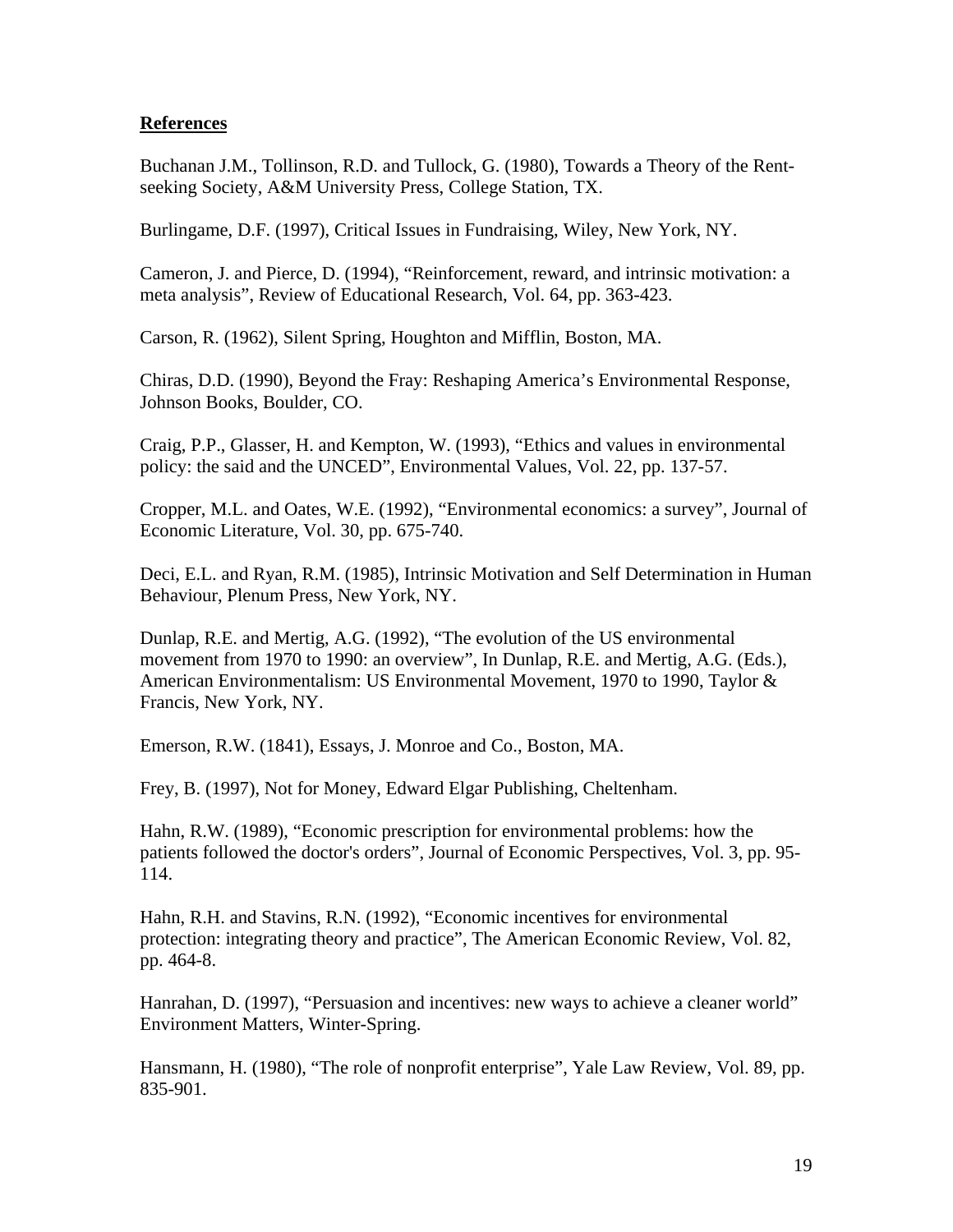Hardin, R. (1982), Collective Action, Resources For the Future, Johns Hopkins University Press, Washington, DC.

Hodgkinson, V.A. and Weitzman, M. (1994), Giving and Volunteering in the United States, Independent Sector, Washington, DC.

Huxham, M. and Sumner, D. (1999), "Emotion, science and rationality: the case of the Brent Spar", Environmental Values, Vol. 8, pp. 349-68.

Jenkins, C.J. (1987), "Nonprofit organisations and policy advocacy", in Powell, W.W. (Ed.), The Nonprofit Sector, Yale University Press, New Haven, CT.

Kelman, S. (1981), What Price Incentives? Economists and the Environment, Auburn House, Boston, MA.

Macdonald, D. (1991), The Politics of Pollution: Why Canadians Are Failing Their Environment, McClelland & Stewart, Toronto, Ontario.

Mazey, S. and Richardson, J. (1993), "Effective business lobbying in Brussels", European Business Journal, Vol. 5, pp. 14-29.

Nelson, P.J. (1997), "Deliberation, leverage or coercion? The World Bank, NGOs and global environmental politics". Journal of Peace Research, Vol. 34, pp. 467-72.

Ontario Environment Network (1996), Environmental Resource Book, 1996-1997, Ontario Environmental Network, Ontario. Pearce, D. (1992), "Green economics", Environmental Values, Vol. 1, pp. 3-13.

Porrit, J. and Kelly, P. (1990), Seeing Green: The Politics of Ecology Explained, Blackwell, Oxford.

Sale, K. (1993), The Green Revolution: The American Environmental Movement, 1962- 1992, Hill and Wang, New York, NY.

Simon, J.L. (1995), "Why do we hear prophecies of doom from every side?", Futurist, Vol. 29, pp. 19-23.

Smith, V.K. (1985), "A theoretical analysis of the green lobby", American Political Science Review, Vol. 79, pp. 132-47.

Tietenberg, T. (1988), Environment and Natural Resource Economics, Scott Foresman, Glenview, IL.

Tietenberg, T. (1997), "Information strategies for pollution control", paper presented at the European Association Conference of Environmental and Resource Economics, Tilburg University, The Netherlands, June.